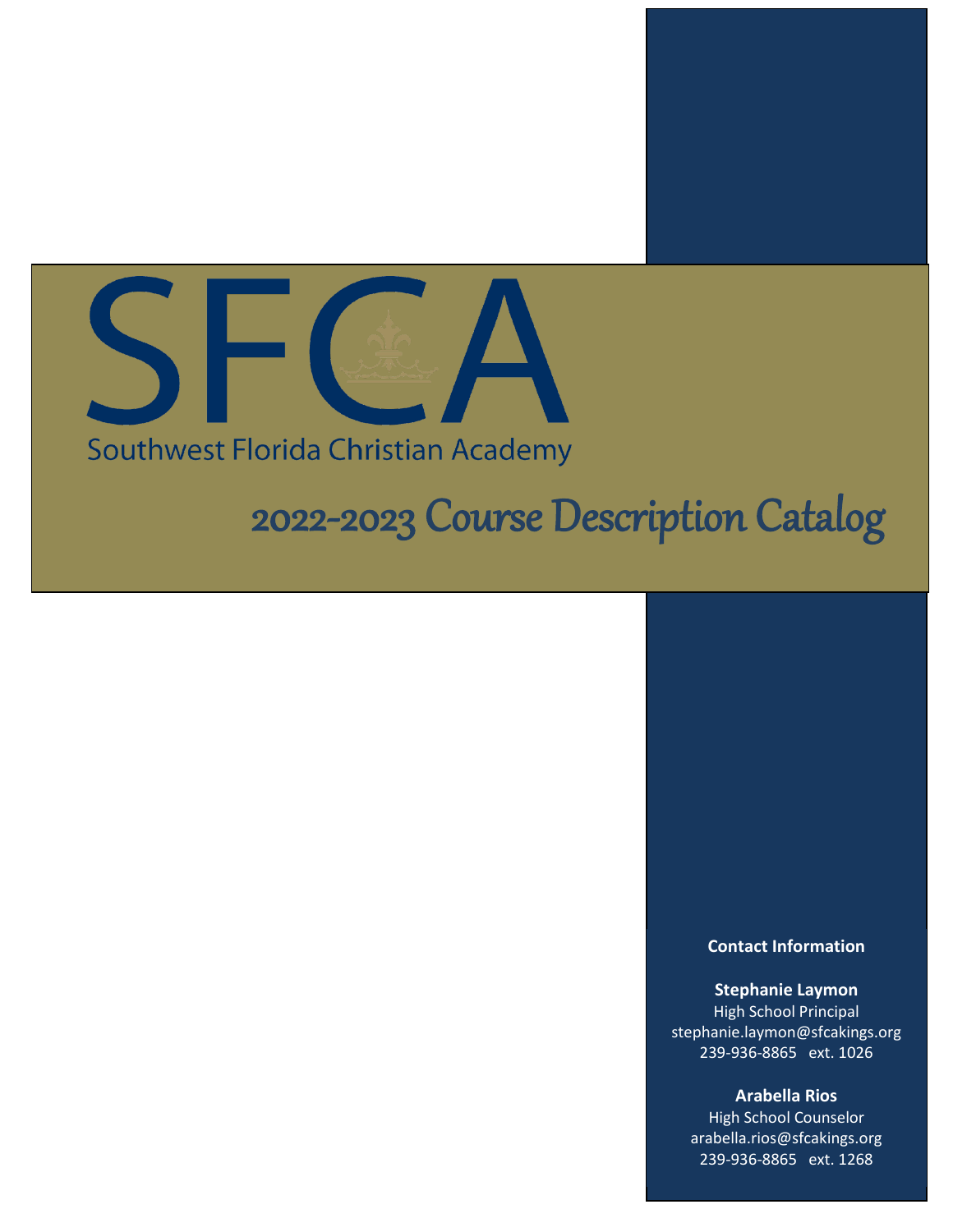

# Table of Contents

| <b>Graduation Requirements</b>            | pg. 3  |
|-------------------------------------------|--------|
| <b>Academic Plan</b>                      | pg. 4  |
| <b>Grade Level Course Recommendations</b> | pg. 5  |
| <b>Course Description Catalog</b>         | pg. 6  |
| <b>Bible</b>                              | pg. 6  |
| <b>English</b>                            | pg. 7  |
| <b>Social Studies</b>                     | pg. 10 |
| <b>Math</b>                               | pg. 14 |
| <b>Science</b>                            | pg. 18 |
| <b>World Language</b>                     | pg. 22 |
| <b>Electives</b>                          | pg. 23 |
|                                           |        |

# **SFCA's Mission Statement**

*Southwest Florida Christian Academy, a ministry of McGregor Baptist Church, will partner with Christian parents to provide their children with a distinctively biblical and academically excellent education that will equip students to be godly leaders and to successfully engage the culture for Christ.*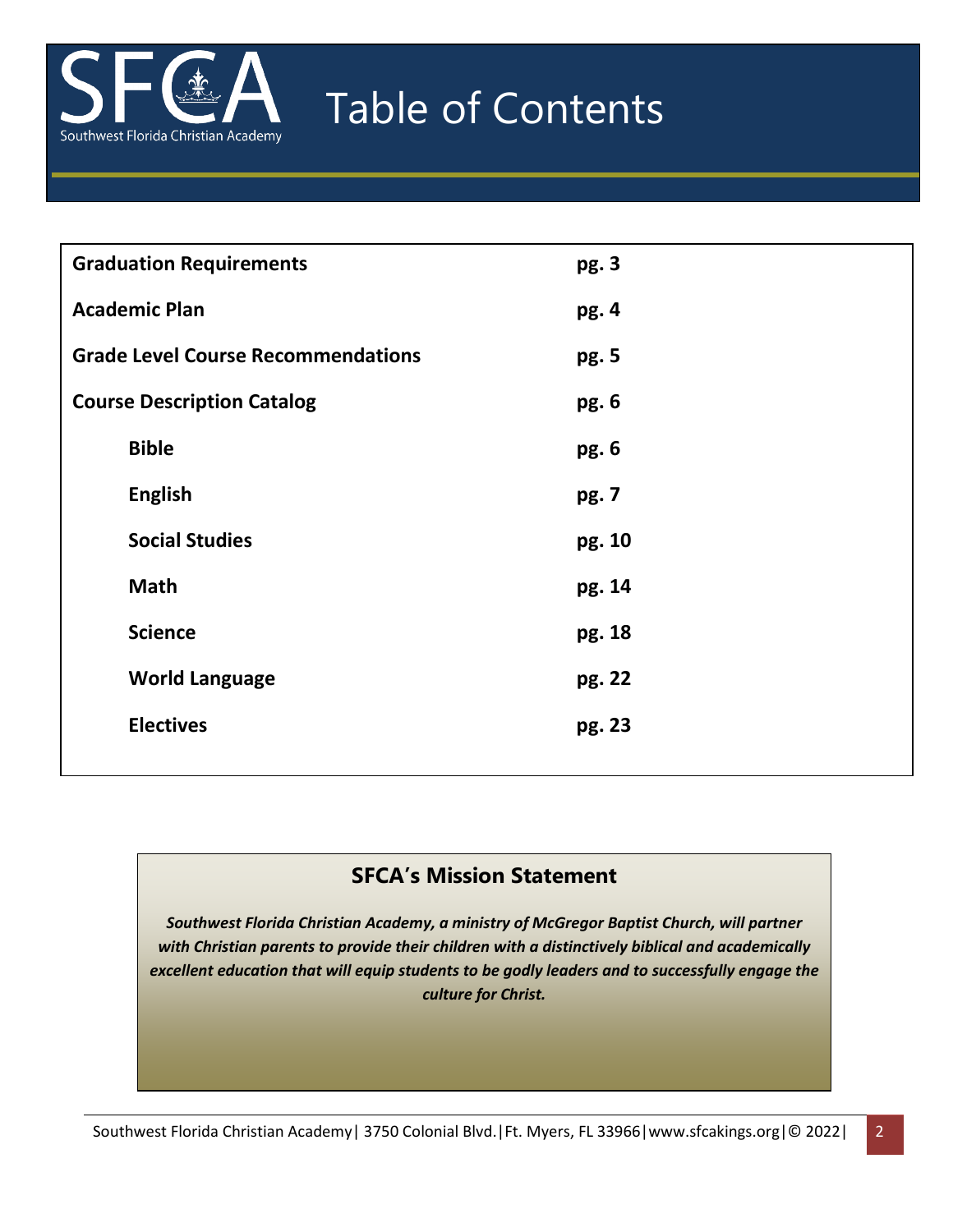

# Graduation Requirements

Southwest Florida Christian Academy offers a college-preparatory academic program. The following course listing meets both state and SFCA collegepreparatory diploma requirements. The numbers of required credits listed are the minimum necessary for the college-preparatory diploma. Students have the opportunity to take additional courses, and they can graduate with up to 28 credits.

# **Community Service Requirement**

To meet graduation requirements, high school students must complete 25 hours of community service each year they attend SFCA, with a minimum of 100 hours.

# *College Prep Diploma* **(26 Credit Minimum)**

| <b>English</b>                                                                           | 4 credits  |
|------------------------------------------------------------------------------------------|------------|
| Math<br>Algebra 1 and above                                                              | 4 credits  |
| <b>Science</b><br>Biology and two other classes with labs                                | 3 credits  |
| <b>Social Science</b><br>U.S. History, World History,<br>American Government & Economics | 3 credits  |
| <b>Physical Education (HOPE)</b>                                                         | 1 credit   |
| <b>World Language</b>                                                                    | 2 credits  |
| <b>Bible</b><br>*1 credit for each year of attendance at SFCA                            | 4 credits* |
| <b>Performing / Practical Arts</b>                                                       | 1 credit   |
| <b>Additional Electives</b>                                                              | 4 credits  |
|                                                                                          |            |

*Note: Some colleges and Bright Futures Scholarships consider only grades in core academic courses when computing a grade point average.*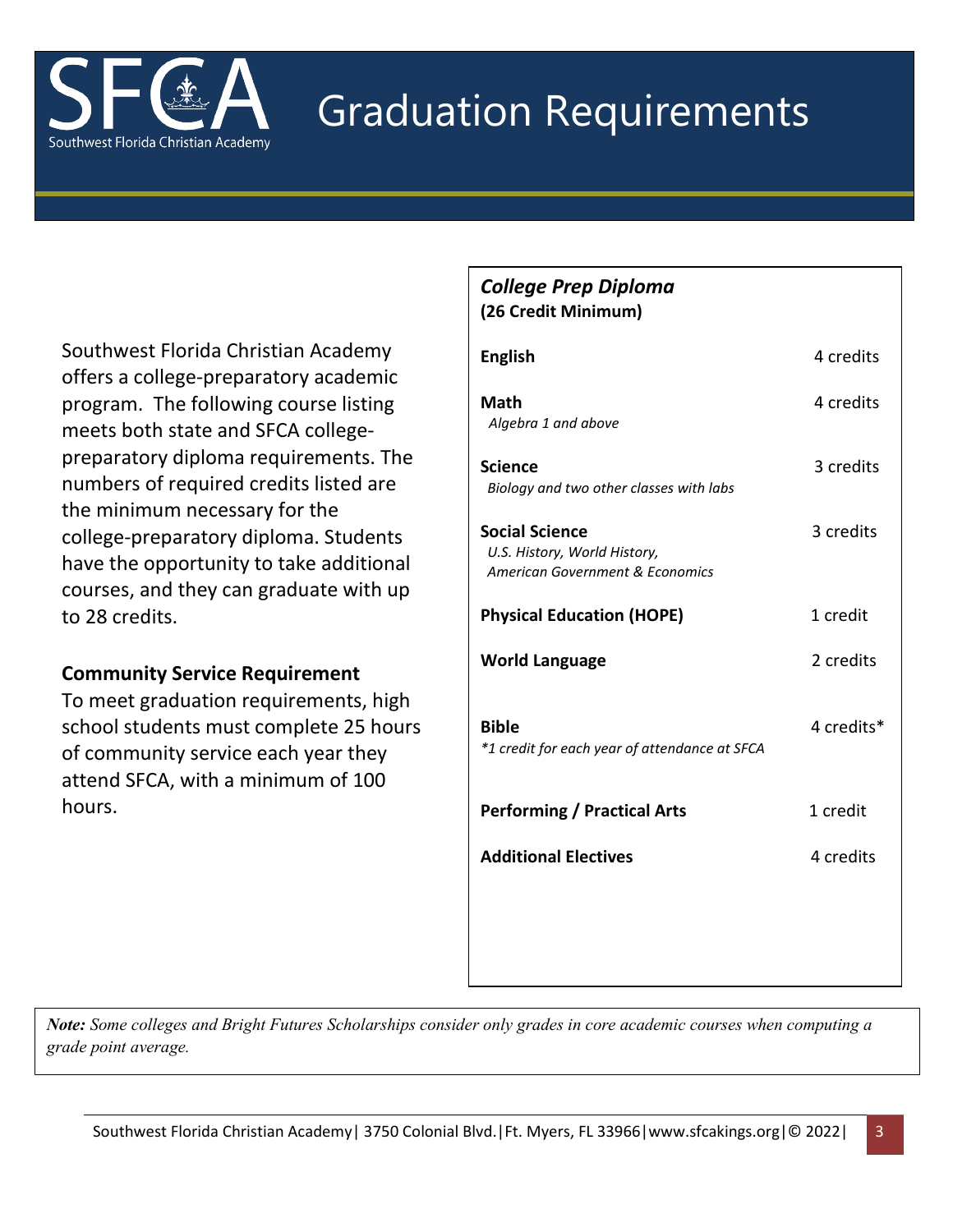

# Academic Plans

High School students, with assistance from the High School Counselor and in partnership with parents, will build a schedule of classes that will prepare them for college. Each student will meet with the Counselor to assure a course of study is chosen that meets his or her individual academic plan, interests, and goals. Some courses carry prerequisites that must be met prior to scheduling. In addition, Honors and Advanced Placement courses will require a teacher recommendation.

## **College Prep**

These courses follow a core curriculum (language arts, math, science, foreign language, and social studies) that will prepare students for admission to most colleges.

### **Honors**

Honors courses offer a core curriculum that provides greater depth of subject matter and may include assignments that require an above average analytical reading ability and challenges students at a high cognitive level. Students may need to obtain a teacher recommendation to enroll in these classes, and they frequently require prerequisite courses. Honors level courses prepare students for admission to competitive colleges and are weighted by a factor of .5 (one-half point).

## **Advanced Placement**

Advanced Placement (AP) courses offer college-level curriculum. They require prerequisite classes, grade point average minimums, and a teacher recommendation to enroll. AP courses are nationally recognized as academically challenging and are designed for the motivated student desiring to work at a high cognitive level. College credit may be earned at the end of the course by successfully completing the AP Exam. Advanced Placement courses prepare students for selective colleges with more rigid admissions standards and are weighted by a factor of 1.0 (one point).

All AP students are required to take the AP exam. Some additional fees for AP Courses will apply (Exam Fee, Textbook, Lab Materials).

# **Dual Enrollment**

In an effort to continue to offer courses that will challenge and better prepare students for college, SFCA allows qualified Juniors and Seniors to dual enroll through our approved collegiate partners, Florida Southwestern, Southeastern University and Palm Beach Atlantic. Each school has certain eligibility requirements to dual enroll which include GPA and Standardized Test scores. There is a fee associated with private universities in addition to the cost of the textbook and any required materials. Students who pass the course will receive weighted credit toward their high school diploma and college credit from the respective college.

### **Standardized Testing**

Sophomores will take a practice test for the ACT, during the spring. The PSAT, a practice test for the SAT, will be administered to Freshmen, Sophomores and Juniors in the fall. All students are strongly encouraged to take the SAT and ACT several times during their junior and senior year.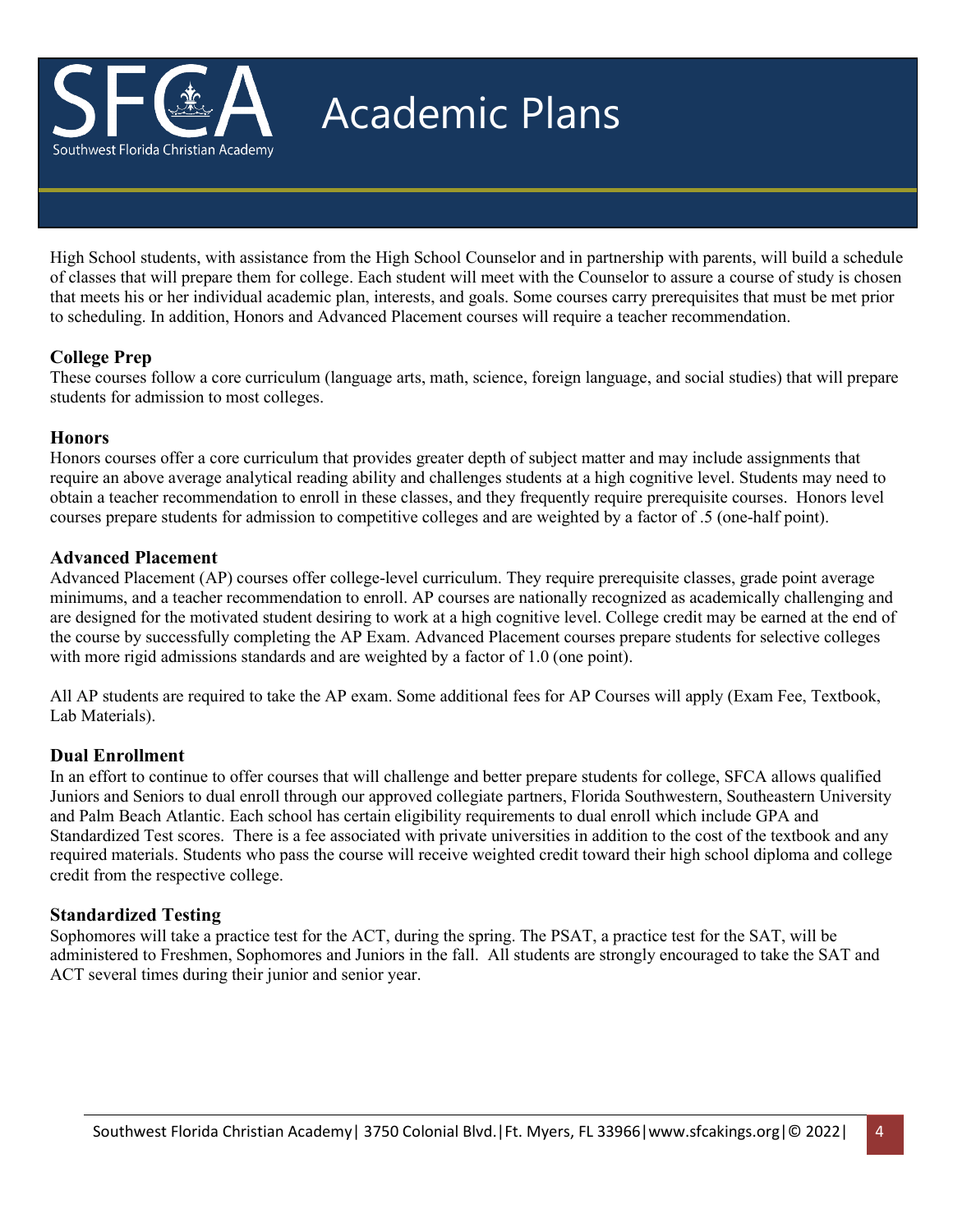

Grade Level Course Recommendations

# **Freshman**

Algebra 1\* or Geometry\*∞ English 9\* Physical Science, Biology\*∆ Bible 9 Health Opportunities through Physical Education (HOPE) Spanish 1 or Spanish 2 Practical/Performing Art Elective

*\*Honors option* ∞See Math Flow Chart pg. 17 ∆ See Science Flow Chart pg. 21

# **Junior**

Pre-Calculus\*, Algebra 2\*, College Algebra, Math for College Readiness∞ English 11\* or AP English Language Chemistry\*, Marine Science, Aquaculture, Physics\*∆ Bible 11 US History\* or AP US History Spanish 2 or Spanish 3\* Additional Electives, AP Courses, and/or Dual enrollment course (per semester)

*\*Honors option* ∞See Math Flow Chart pg. 17 ∆ See Science Flow Chart pg. 21

# **Sophomore**

Geometry\* or Algebra 2\*∞ English 10\* Physical Science, Biology\*, Chemistry\*∆ Bible 10 World History\* Spanish 1, Spanish 2, Spanish 3\* Additional Electives

*\*Honors option* ∞See Math Flow Chart pg. 17 ∆ See Science Flow Chart pg. 21

# **Senior**

Pre-Calculus\*, Math for College Readiness, AP Statistics, AP Calculus-AB∞ English 12\* or AP English Literature Bible 12 Economics\*/American Government\*, AP Government Additional Electives, AP Courses and/or Dual enrollment course (per semester)

*\*Honors option* ∞See Math Flow Chart pg. 17 ∆ See Science Flow Chart pg. 21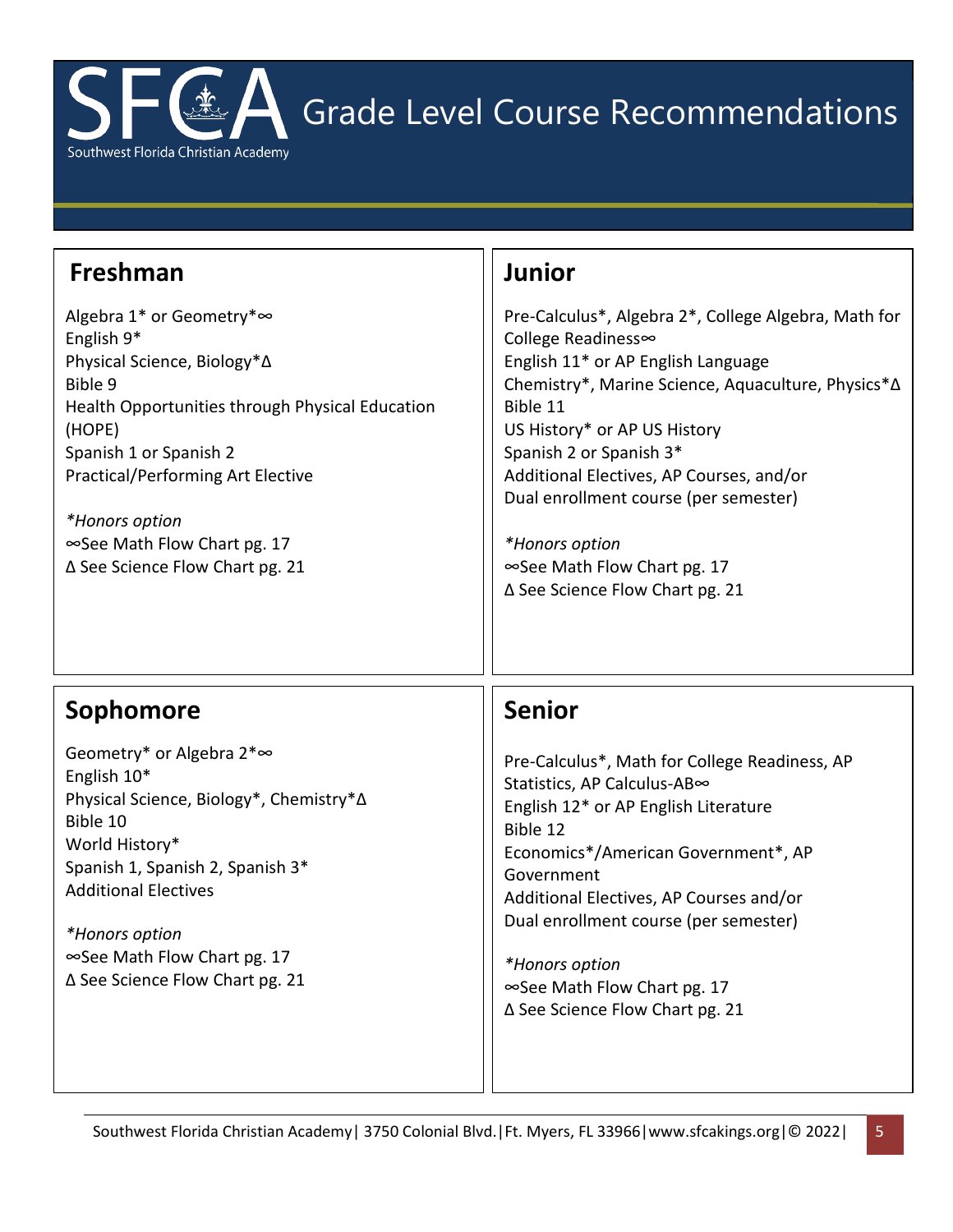

# 2022-2023 High School Course Descriptions

# **Bible**

# **Attributes of God/Bible Study Skills**

Ninth Grade Two Semesters Course Credit: 1.0

The ninth grade Bible course provides an overview of the attributes of God. Emphasis will be placed on student understanding and comprehension of God's role in creation, the fall of man, history of Israel, major biblical characters, events of biblical history, and God's redemptive plan for mankind. Additionally, special emphasis will be placed on students gaining the ability to effectively study God's Word. The course will be taught from an apologetics viewpoint.

# **World Religion**

Tenth Grade Two Semesters Course Credit: 1.0

The tenth grade Bible course is designed to teach the reliability, authenticity, and authority of the Bible. Relevant topics to American culture will be discussed. Students learn the basic questions that define a worldview and evaluate the worldviews according to these important questions.

# **Understanding the Times**

Eleventh Grade Two Semesters Course Credit: 1.0

The eleventh grade Bible course examines the fundamental beliefs of the Christian faith. An explanation of theology, along with its importance for the Christian life, is explored through the doctrines of God, creation, humanity, sin, Christ, salvation and the church.

# **Study of Acts**

Twelfth Grade Two Semesters Course Credit: 1.0

The senior Bible course is a verse-by-verse survey of the Book of Acts examining the triumphs, trials, and travels of the early church as the Gospel is carried to "Jerusalem, Judea, Samaria, and the ends of the earth" (Acts 1:8). Special attention will be paid to the forensic/apologetic character of the work, the functional ecclesiology of the early church, and the passionate pursuit of the global mission's imperative given by Christ to the church. Upon reaching the points in Acts where given NT Epistles were written, students will be taking "side trips" into the study of some of those Epistles. The goal of the course is that each student would (1) see himself or herself as an active participant in the 2,000-year unfolding of The Great Commission and (2) gain greater grounding in that perspective by a thorough examination of the church's early history and Apostolic teaching.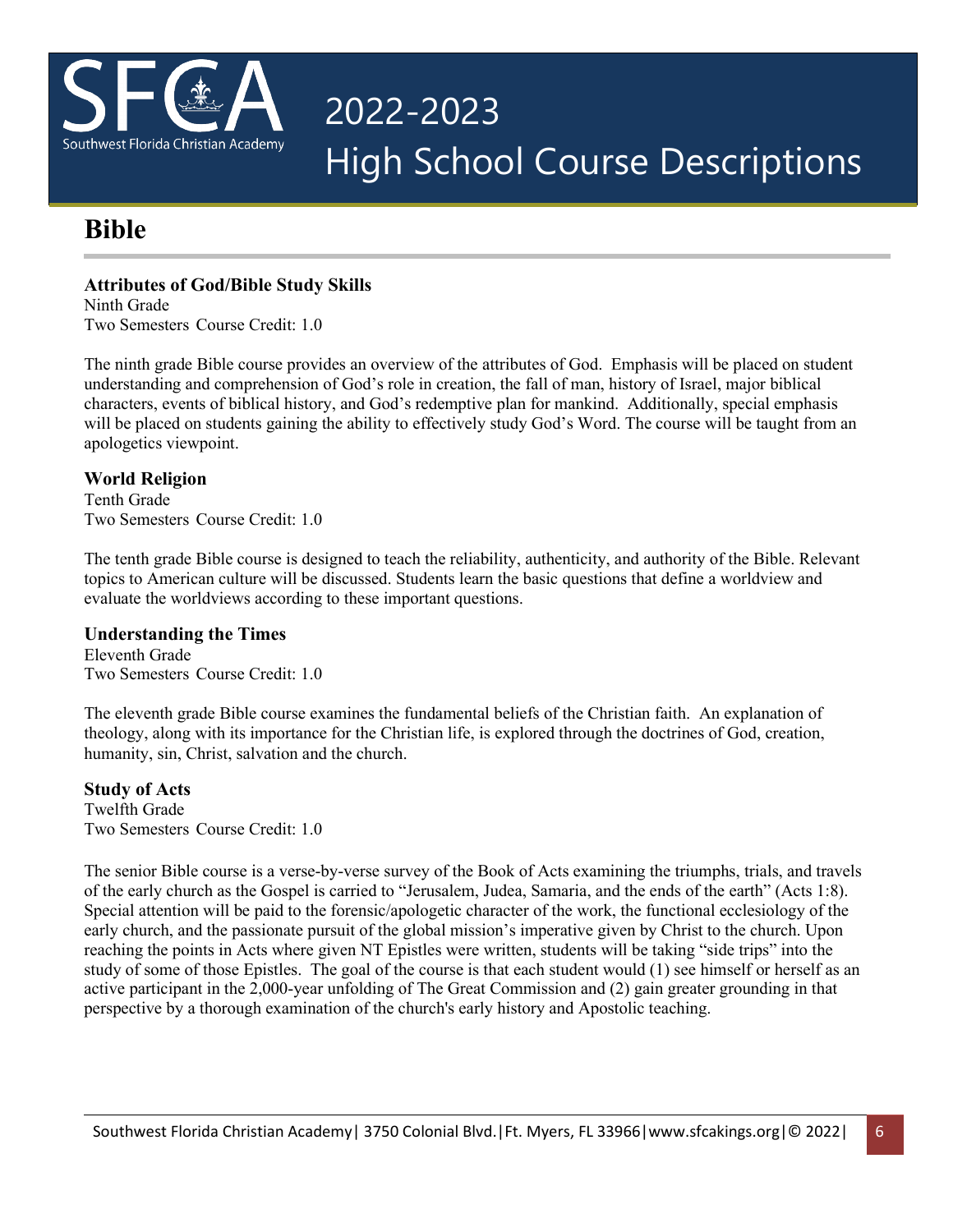# **English**

# **English 9 (Introduction to Literature)**

Ninth Grade Two Semesters Course Credit: 1.0

The ninth grade course is designed to lay the foundation for all other language arts courses through a comprehensive study of vocabulary, grammar, composition, and literature. This course provides numerous strategies and opportunities for students to improve their writing and critical-thinking skills. Students read from different literary genres—primarily the short story, novel, and drama—covering a variety of time periods from classical to contemporary.

### **English 9 Honors**

Ninth Grade Two Semesters Course Credit: 1.0 Prerequisite: Grade of 80 percent or higher in English 8; teacher recommendation

The ninth grade honors course is designed to lay the foundation for all other language arts courses through a comprehensive study of vocabulary, grammar, composition, and literature. This course provides numerous strategies and opportunities for students to showcase and further develop their writing and critical-thinking skills, as well as their analytical skills. Students read from different literary genres—primarily the short story, novel, and drama—covering a variety of time periods from classical to contemporary.

## **English 10 (World Literature)**

Tenth Grade Two Semesters Course Credit: 1.0

This tenth grade course is a comprehensive study of vocabulary, grammar, composition, and world literature. Students will write a research paper and complete reading projects throughout the year, covering various types of literature. Students read examples of tragedy, comedy, epic, and lyric, evaluating them through the lens of Aristotle's Poetics. Students write often and employ various types and modes of writing, including narrative, descriptive, persuasive and expository. Students also continue honing their grammar and vocabulary skills.

### **English 10 Honors**

Tenth Grade Two Semesters Course Credit: 1.0 Prerequisite: Grade of 80 percent or higher in previous English course; teacher recommendation

This tenth grade honors course is a thematic study of world literature, focusing on critical analysis through thoughtful writing and class discussion. Students read examples of tragedy, comedy, epic, and lyric, evaluating them through the lens of Aristotle's Poetics. In Honors English, the emphasis is on close reading, which entails that a student notice details, images, diction, aspects of point of view, tone and syntax. Furthermore, poetry and rhetorical analysis are taught, and students have several opportunities to demonstrate their skill through class presentations. This course also includes comprehensive instruction in composition and vocabulary and reinforcement of grammar skills. The student enrolled in this course should have the desire to work, read, write, and think at an accelerated pace.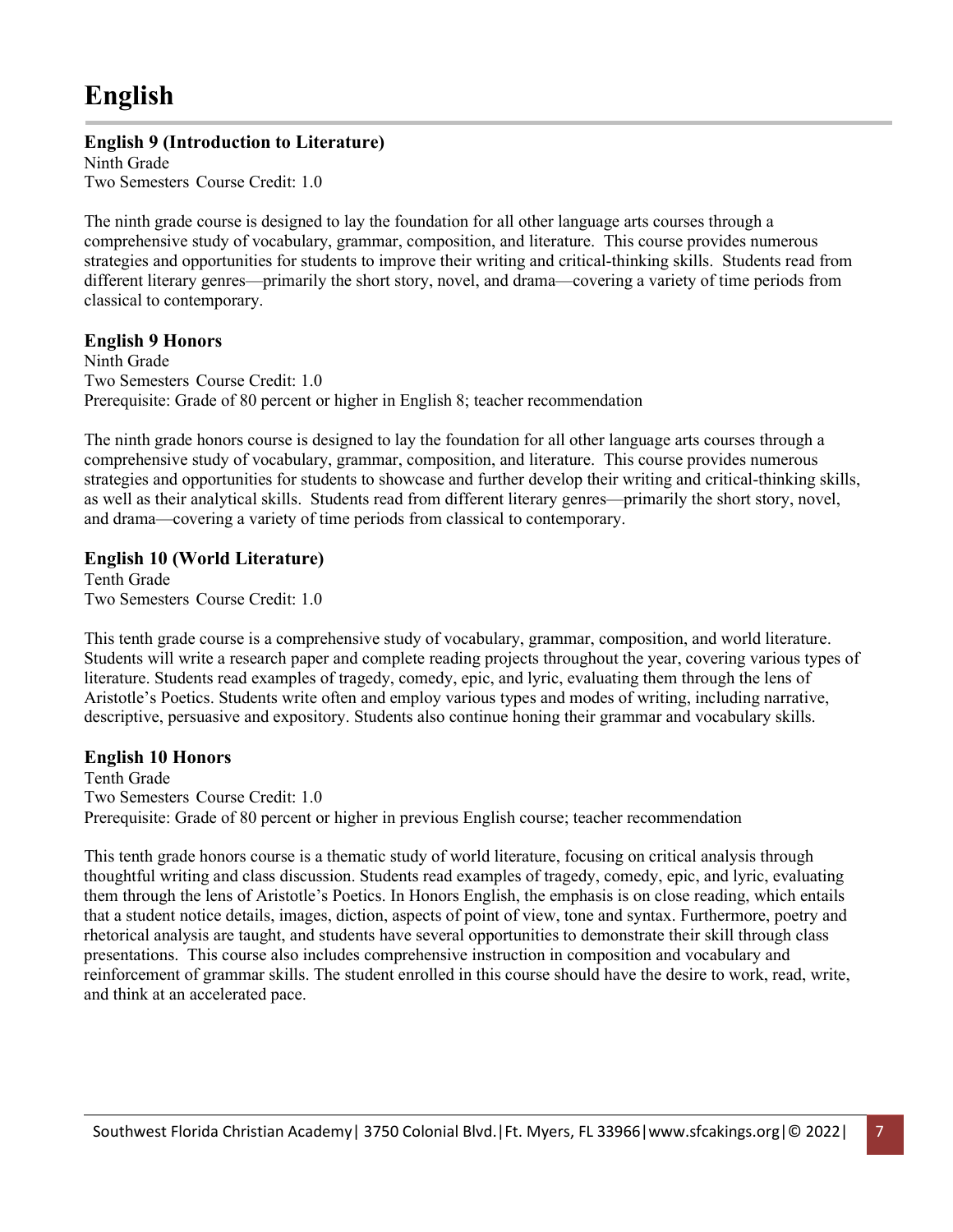### **English 11 (American Literature)**

Eleventh Grade Two Semesters Course Credit 1.0

The eleventh grade course surveys American prose, poetry, and drama from the American settlement to modern times. The literature selections enable the students to examine several aspects of the American experience, including freedom and independence, judgment, dream vs. reality, and racial/cultural issues. Students learn to analyze works using literary devices such as tone, diction, mood, and style. Students write often and focus on literary analysis, expository, and argumentation. The eleventh grade course prepares students for college level work by sharpening skills in vocabulary, grammar, critical thinking, and written analysis.

### **English 11 Honors**

Eleventh Grade Two Semesters Course Credit: 1.0 Prerequisite: Grade of 80 percent or higher in previous English course; teacher recommendation

The eleventh grade honors course is designed to challenge students to apply a wide range of strategies as they grow in their understanding of American prose, poetry, and drama from the American settlement to modern times. The student enrolled in the course should have a desire to work at an accelerated pace, and it is expected, but not demanded, that the student will enroll in AP English Literature and Composition his or her senior year. The literature selections enable the students to examine several aspects of the American experience, including freedom and independence, judgment, dream vs. reality, and racial/cultural issues. Students learn to analyze works using literary devices such as tone, diction, mood, and style. Students focus on the elements of style in writing and the use of persuasion and rhetoric. Independent projects will be assigned and will require outside preparation. The eleventh grade honors course prepares students for college level work by sharpening skills in vocabulary, grammar, critical thinking, and written analysis.

#### **English 12 (British Literature)**

Twelfth Grade Two Semesters Course Credit: 1.0

The twelfth grade course is a chronological study of British Literature. The students will read and study works by British authors representing various types of literature. Students write in response to selections, review grammar, and solidify vocabulary. Students should have foundational skills necessary to do research and create arguments regarding literary analyses. Through the selected works, students look at the various stages of a believer's experience: creation, sin, redemption, and resurrection. The major focus of this course is to prepare students for college coursework through frequent essay writing, revising, and re-writing, as well as helping students understand literature from and in-depth examination of the Christian Worldview.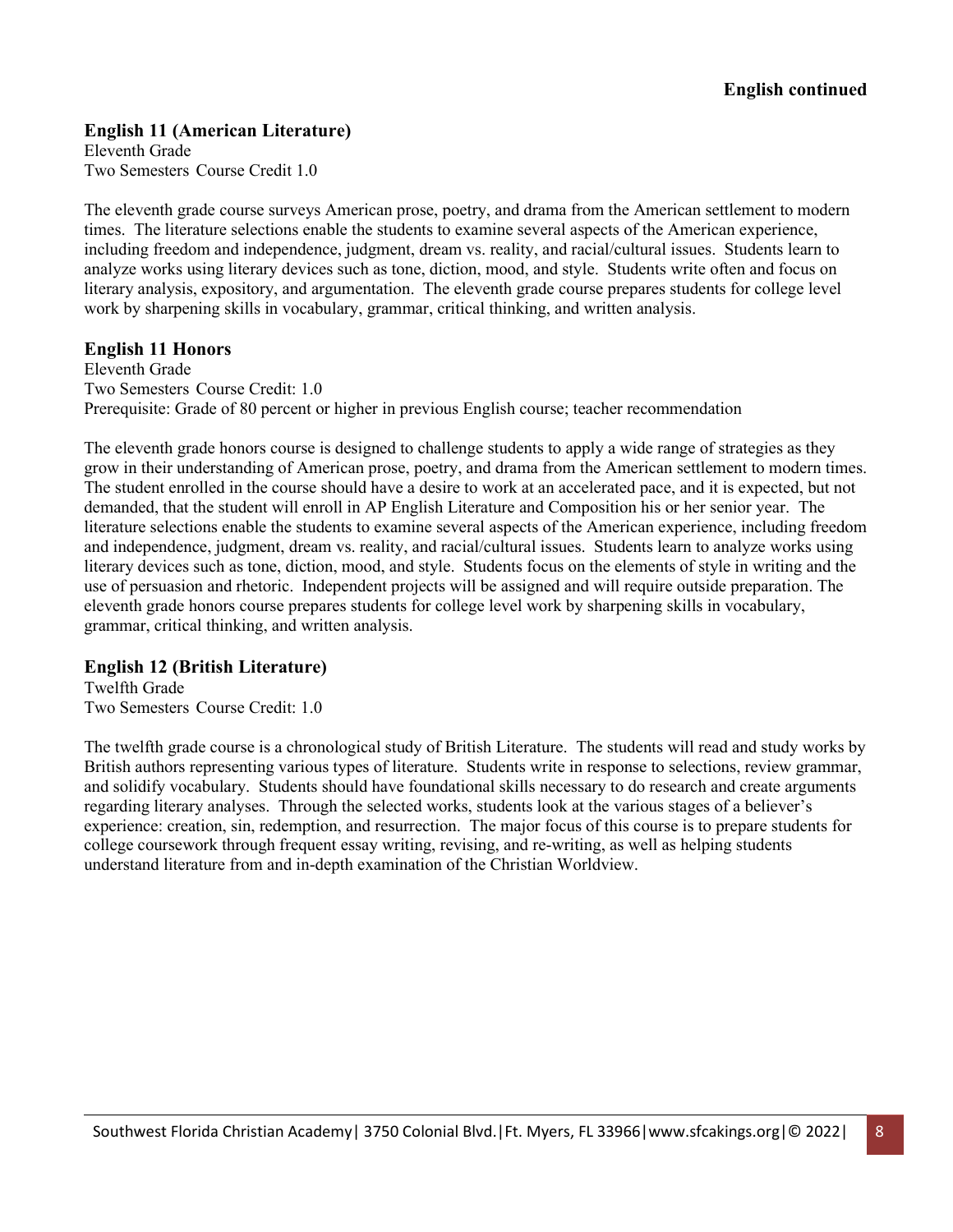# **English 12 Honors**

Twelfth Grade Two Semesters Course Credit: 1.0 Prerequisite: Grade of 80 percent or higher in previous English course; teacher recommendation

The twelfth grade course is a chronological study of British Literature. The students will read and study works by British authors representing various types of literature. Students write in response to selections, review grammar, and solidify vocabulary. Students should have foundational skills necessary to do research and create arguments regarding literary analyses. Through the selected works, students look at the various stages of a believer's experience: creation, sin, redemption, and resurrection. The major focus of this course is to prepare students for college coursework through frequent essay writing, revising, and re-writing, as well as helping students understand literature from and in-depth examination of the Christian Worldview.

#### **AP English Language and Composition**

Eleventh - Twelfth Grade Two Semesters Course Credit: 1.0 Prerequisite: Grade of 80 percent or higher in Honors English; teacher recommendation \*Student is responsible for purchasing textbooks prior to the first day of class. \*AP Fee - \$100

The AP English Language and Composition course provides students with an understanding of the semantic, structural, and rhetorical resources of the English language as they relate to the principles of effective writing. The course also provides a variety of writing opportunities calling for the use of different styles and tones. In addition to practicing essay test-taking techniques, organization and time management, students study the interactions among subject, authorial purpose, audience needs, generic conventions, and the resources of the English language. The expectations of this course may exceed the expectations a student has experienced from any other course in his/her high school career. The class is taught as an introductory college English course, requiring excellent research and writing skills. The student should exhibit the ability to think critically and logically, to write with ease and clarity, to work at an accelerated, challenging pace, and to research independently outside of class.

#### **AP English Literature and Composition**

Twelfth Grade Two Semesters Course Credit: 1.0 Prerequisite: Grade of 80 percent or higher in Honors English; teacher recommendation \*Student is responsible for purchasing textbooks prior to the first day of class. \*AP Fee - \$100

The AP English Literature and Composition course challenges students to read and analyze literature from a variety of genres and periods. Students are challenged to become skilled readers of prose written in a variety of rhetorical contexts and to become skilled writers who compose for a variety of purposes. The focus in surveying prose, poetry and drama is to help students deepen their understanding of the tools and methods writers use to communicate meaning and to equip students to evaluate the effects of these tools and methods through writing. Both their writing and their reading should make students aware of the interactions among a writer's purposes, audience expectations, and subjects, as well as the way genre conventions and the resources of language contribute to effectiveness in writing.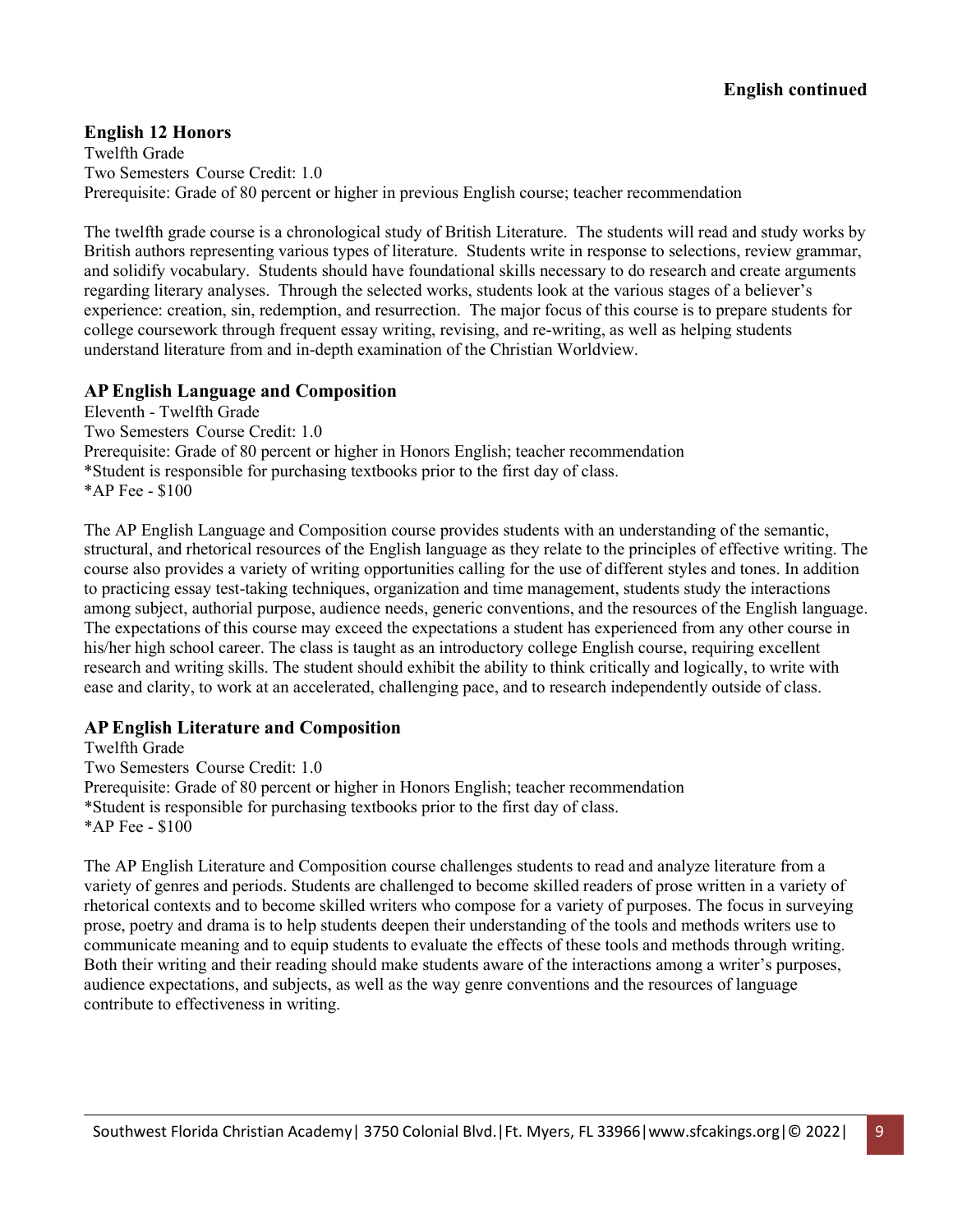# **Social Studies**

# **World History**

Tenth Grade Two Semesters Course Credit: 1.0

This course examines western man's development and future direction from creation to the present through a Christian perspective. Emphasis is placed on the key moments in history that have helped shape our present culture and the history of ideas that brought these moments to pass. Students will compare the social, political, and economic structures, as well as the impact religion has had around the world. The student will be able to discern good and evil, as well as truth and error, by studying past successes and failures. The course will illustrate the consequences of sin and the necessity of a righteous life by studying the past. Methods used include reading and analyzing past events, class discussions and hands‐on projects.

# **World History Honors**

Tenth Grade Two Semesters Course Credit: 1.0 Prerequisite: Grade of 80 percent or higher in previous History course; teacher recommendation

This course examines through a Christian perspective western man's development and future direction from creation to the present. Emphasis is placed on the key moments in history that have helped shape our present culture and the history of ideas that brought these moments to pass. Students will compare the social, political, and economic structures, as well as the impact religion has had around the world. The student will be able to discern good and evil, as well as truth and error, by studying past successes and failures. More emphasis is given to studying these ideas, and more source documents are analyzed and discussed than in the regular World History course. Methods used include reading and analyzing past events, class discussions and hands‐on projects.

### **US History**

Eleventh Grade Two Semesters Course Credit: 1.0

This course is a comprehensive study of American history from a Christian perspective. Students study the major events, people, and culture in the development of our nation, beginning with the Age of Exploration to present day. This course is designed to encourage thinking about our Christian heritage and foster a respect for our American leaders and influential persons.

### **US History Honors**

Eleventh Grade Two Semesters Course Credit: 1.0 Prerequisite: Grade of 80 percent or higher previous history course; teacher recommendation

This course is a comprehensive study of American history from a Christian perspective. Students study the major events, people, and culture in the development of our nation, beginning with the Age of Exploration to present day. This course is designed to encourage higher level critical thinking about our Christian heritage and foster a respect for our American leaders and influential persons. The Honors course requires analysis of historical documents and places a greater emphasis on interpretation of historical themes and issues.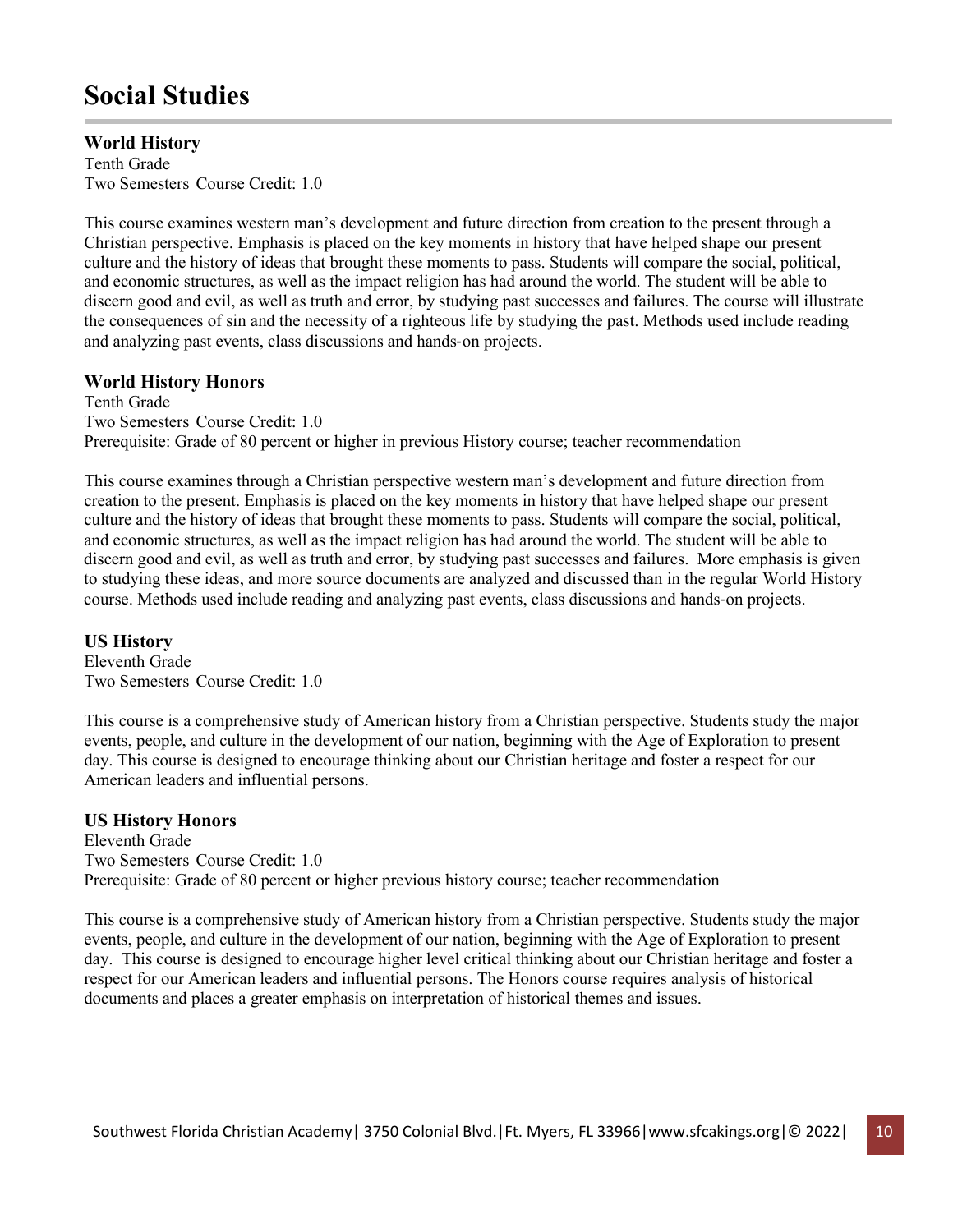#### **AP US History**

Eleventh or Twelfth Grade Two Semesters Course Credit: 1.0 Prerequisite: Grade of 80 percent or higher prior Honors History class; teacher recommendation \*Student is responsible for purchasing textbooks prior to the first day of class. \*AP Fee - \$100

AP U.S. History is a challenging course designed to represent college level academics at the high school level. This course is designed to equip students with the analytic skills and factual knowledge necessary to having a deep understanding of U.S. history, paying particular attention to chronological organization, political dynamics, social and cultural trends, and intellectual developments. Students learn to assess historical materials – their relevance to a given interpretive problem, their reliability, and their importance – and to weigh the evidence and interpretations presented in historical scholarship. Conclusions will be drawn based on an informed judgment and reasons and evidence will clearly be persuasively presented in essay format. Included and emphasized in this study are the biblical roots of representative government as it was conceived by the founding fathers. The AP Exam offers the opportunity to earn college credit, but the true benefit is the rigor of the course which prepares students for higher level learning.

#### **Economics**

Twelfth Grade One Semester Course Credit: 0.5

This course deals with the way in which individuals, households, firms, industries, and governments decide to employ their given talents and material resources to best satisfy their many needs and wants. In Economics, the focus is on the basic principles concerning production, as well as consumption and distribution of goods and services in the United States. Students will become familiar with the economic system of the United States and how it operates. Students will analyze the interaction of supply, demand, and price and study the role of financial institutions in a free enterprise system. The impact of a variety of factors including the federal government, monetary policy, societal values, scientific discoveries and technological innovations on the national economy and economic policy is an integral part of the course.

### **Economics Honors**

Twelfth Grade One Semester Course Credit: 0.5 Prerequisite: Grade of 80 percent or higher in previous Honors History course; teacher recommendation

This course focuses on the basic principles concerning production, consumption and distribution of goods and services in the United States. Students analyze the interaction of supply, demand, and price and study the role of financial institutions in a free enterprise system. Types of business ownership and market structures are discussed, as are basic concepts of consumer economics. The impact of a variety of factors including the federal government, economic ideas from important philosophers, historic documents, societal values, scientific discoveries, and technological innovations on the national economy and economic policy is an integral part of the course.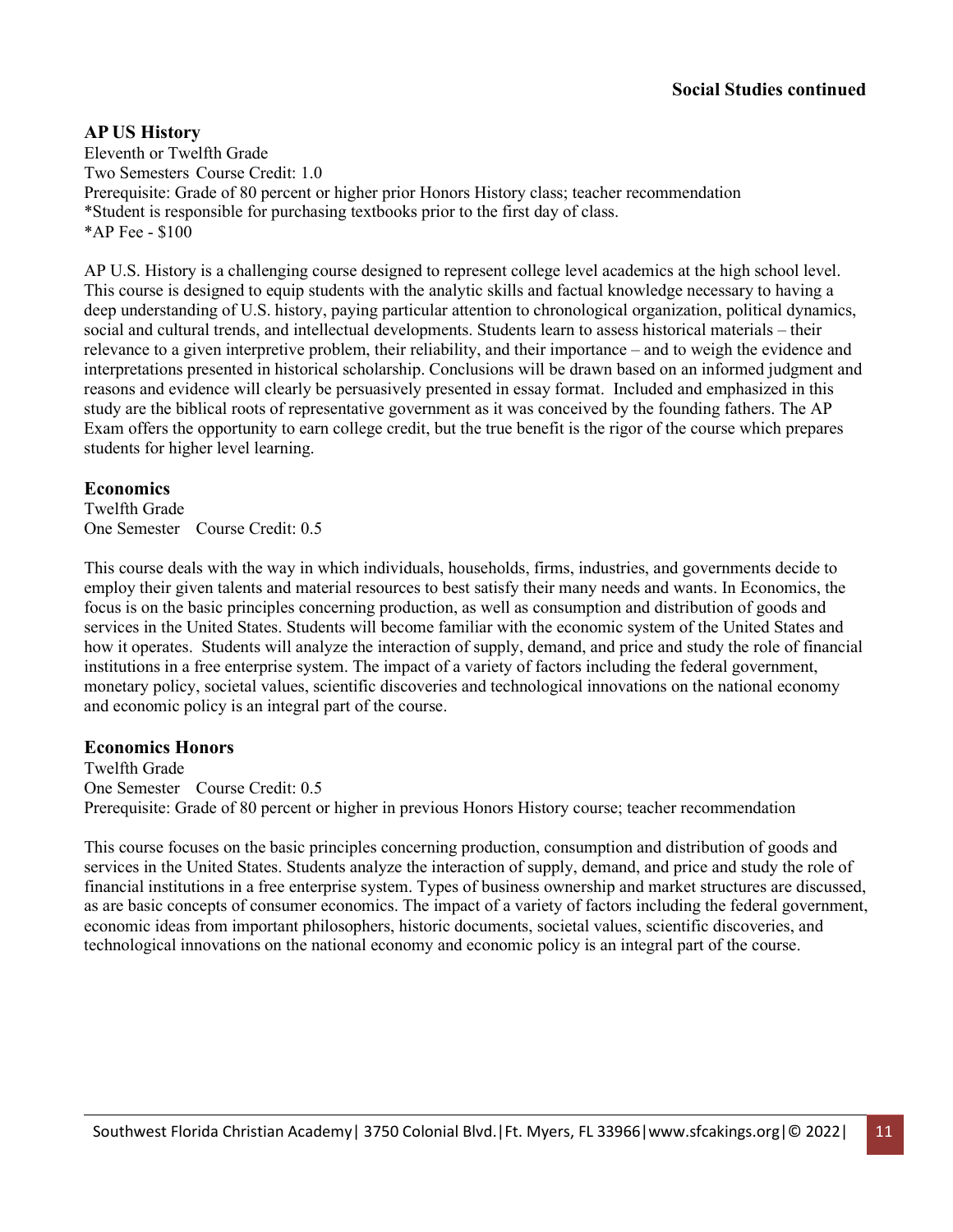#### **American Government**

Twelfth Grade One Semester Course Credit: 0.5

United States Government is designed to introduce the fundamentals of American government and politics as well as give students an in-depth understanding of the political traditions, structure and function of U.S. Government. Examination and evaluation of our institutions of government, those who influence these institutions, the public policies made by these institutions, and the influences of the electorate on policies. In addition, students can connect concepts in government with economic policies and procedures.

#### **American Government Honors**

Twelfth Grade One Semester Course Credit: 0.5 Prerequisite: Grade of 80 percent or higher in previous Honors History course; teacher recommendation

This honors course is designed to give the students an in-depth understanding of the structure and function of U.S. Government, as well as the basics of micro and macro-economics. Throughout the course, students examine and evaluate the institutions of government, those who influence these institutions, the public policies made by these institutions and the influences of the electorate on policies. In addition, students can connect concepts in government with economic policies and procedures. Students in Honors Government understand the need for active participation and the purpose of government in everyday life. Students realize that political phenomena rarely resemble the trite reductions projected by the media, but rather are complex matrixes of power comprised of diverse pressures and competing interests.

### **AP Government**

Twelfth Grade One Semester Course Credit: 0.5 Prerequisite: Grade of 80 percent or higher in previous Honors History course; teacher recommendation \*AP Fee - \$100

AP U.S. Government and Politics provides a college-level, nonpartisan introduction to key political concepts, ideas, institutions, policies, interactions, roles, and behaviors that characterize the constitutional system and political culture of the United States. Students will study U.S. foundational documents, Supreme Court decisions, and other texts and visuals to gain an understanding of the relationships and interactions among political institutions, processes, and behaviors. They will also engage in disciplinary practices that require them to read and interpret data, make comparisons and applications, and develop evidence-based arguments. In addition, they will complete a political science research or applied civics project.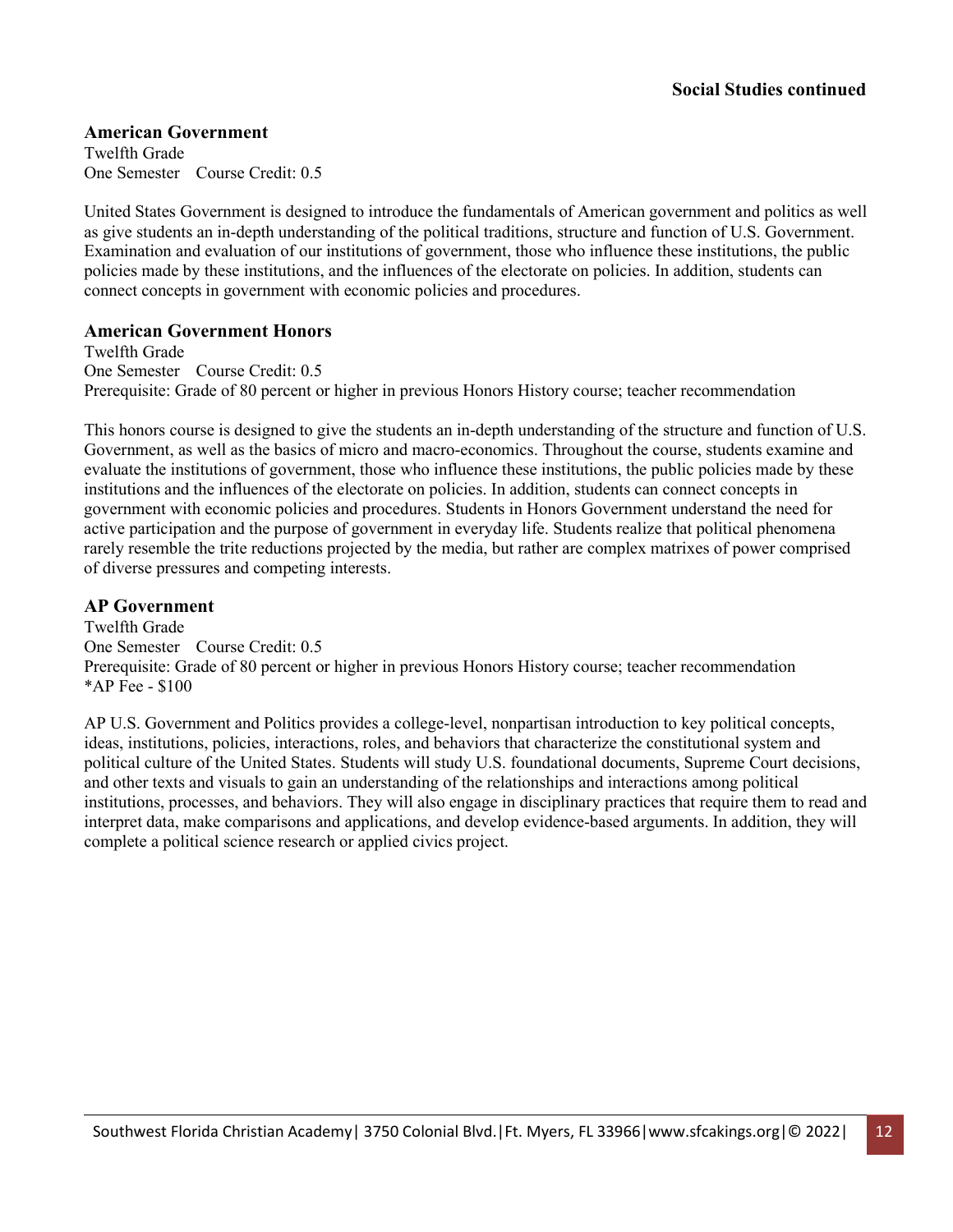## **AP Psychology**

Social Science Elective Eleventh and Twelfth Grade Two Semesters Course Credit 1.0 \*Student is responsible for purchasing textbooks prior to the first day of class. \*AP Fee - \$100

The AP Psychology course introduces students to the systematic and scientific study of human behavior and mental processes. While considering the psychologists and studies that have shaped the field, students explore and apply psychological theories, key concepts, and phenomena associated with such topics as the biological bases of behavior, sensation and perception, learning and cognition, motivation, developmental psychology, testing and individual differences, treatment of abnormal behavior, and social psychology. Throughout the course, students employ psychological research methods, including ethical considerations, as they use the scientific method, analyze bias, evaluate claims and evidence, and effectively communicate ideas.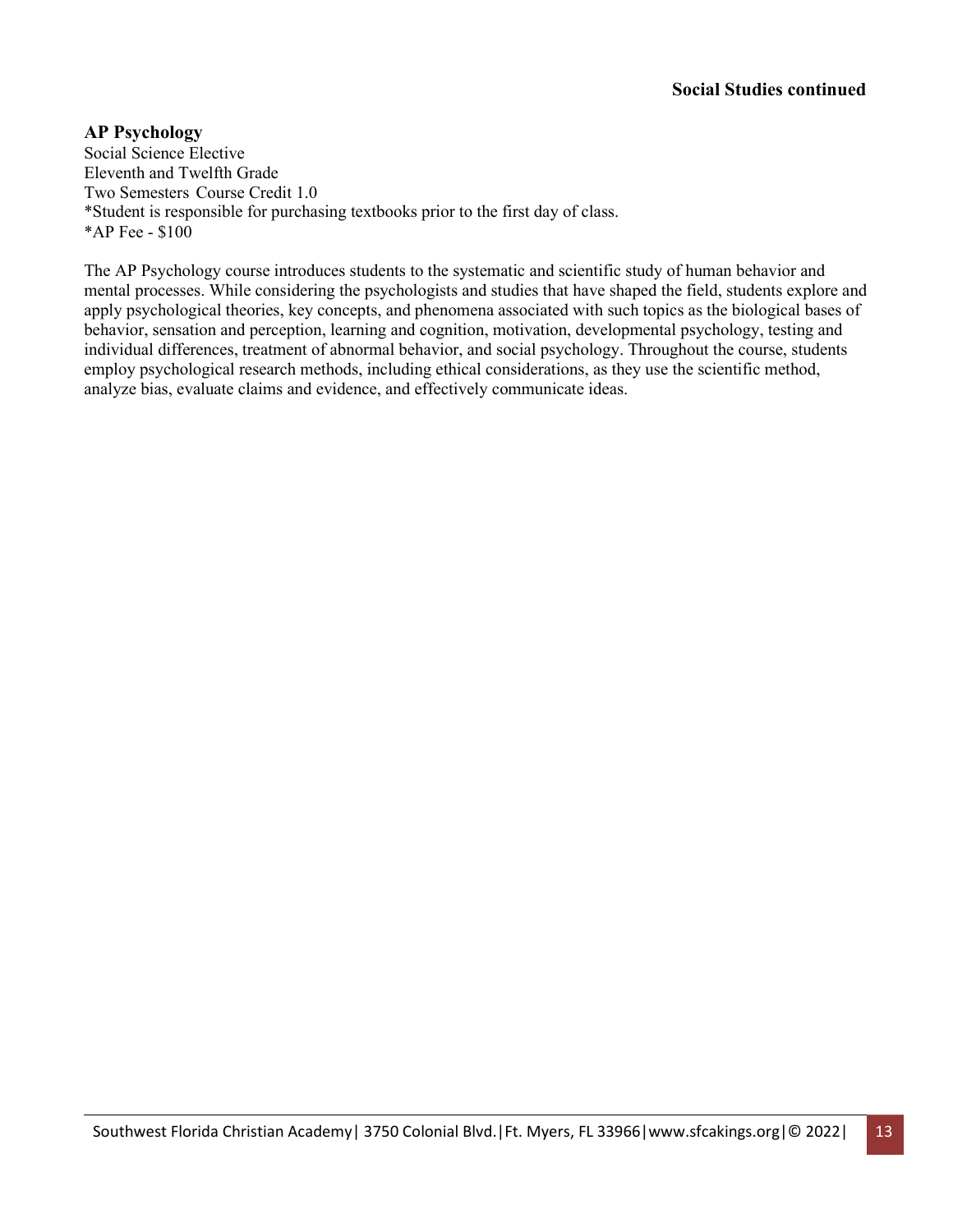# **Mathematics**

# **Algebra 1**

Ninth Grade Two Semesters Course Credit: 1.0 Prerequisite for rising 8<sup>th</sup> grade students: 85 percent or higher in Pre-Algebra Prerequisite for rising 9<sup>th</sup> grade students: Pre-Algebra

This course is designed to provide the foundation for more advanced courses in mathematics and to develop skills needed to solve mathematical problems. The fundamental purpose of this course is to formalize and extend the mathematics that students learned in the middle grades. Emphasis is placed on solving processes involving equations, relations, functions, slopes, inequalities, polynomials, factoring, roots, rational expressions and quadratics. Students experience mathematics as a coherent, useful, and logical subject that makes use of their ability to make sense of problem-solving situations.

### **Algebra 1 Honors**

Ninth Grade Two Semesters Course Credit: 1.0 Prerequisite for rising 8<sup>th</sup> grade students: 85 percent or higher in Pre-Algebra; teacher recommendation Prerequisite for rising 9<sup>th</sup> grade students: Grade of 85 percent or higher in Pre-Algebra; teacher recommendation

This course is designed to provide the foundation for more advanced courses in mathematics and to develop skills needed to solve mathematical problems. The fundamental purpose of this course is to formalize and extend the mathematics that students learned in the middle grades. Students extend understanding of linear and exponential relationships and engage in methods for analyzing, solving, and using linear and quadratic functions. Students experience mathematics as a coherent, useful, and logical subject that makes use of their ability to make sense of problem-solving situations. Extra emphasis will be given to the development and use of independent thinking skills and critical analysis.

#### **Geometry**

Ninth and Tenth Grade Two Semesters Course Credit: 1.0 Prerequisite: Algebra 1

This course is designed to develop reasoning and logic useful in mathematical problem-solving and all of life. The course deals primarily with Euclidean plane geometry. Basic terminology, recognition, representation, measurement, analysis, and reasoning skills will be developed. It introduces and provides practice in deductive reasoning used in geometrical proofs and useful in everyday problem-solving. Algebra and math procedures learned in previous courses will be reviewed and applied regularly during the course. A formal logic of definitions, postulates, and theorems is used in developing proof skills. These skills are applied analyzing all basic two, and three, dimensional shapes.

### **Geometry Honors**

Ninth and Tenth Grade Two Semesters Course Credit: 1.0 Prerequisite: Grade of 80 percent or higher in Honors Algebra 1; teacher recommendation

This course is designed to develop reasoning and logic useful in mathematical problem-solving and all of life. The course deals primarily with Euclidean plane geometry. Basic terminology, recognition, representation,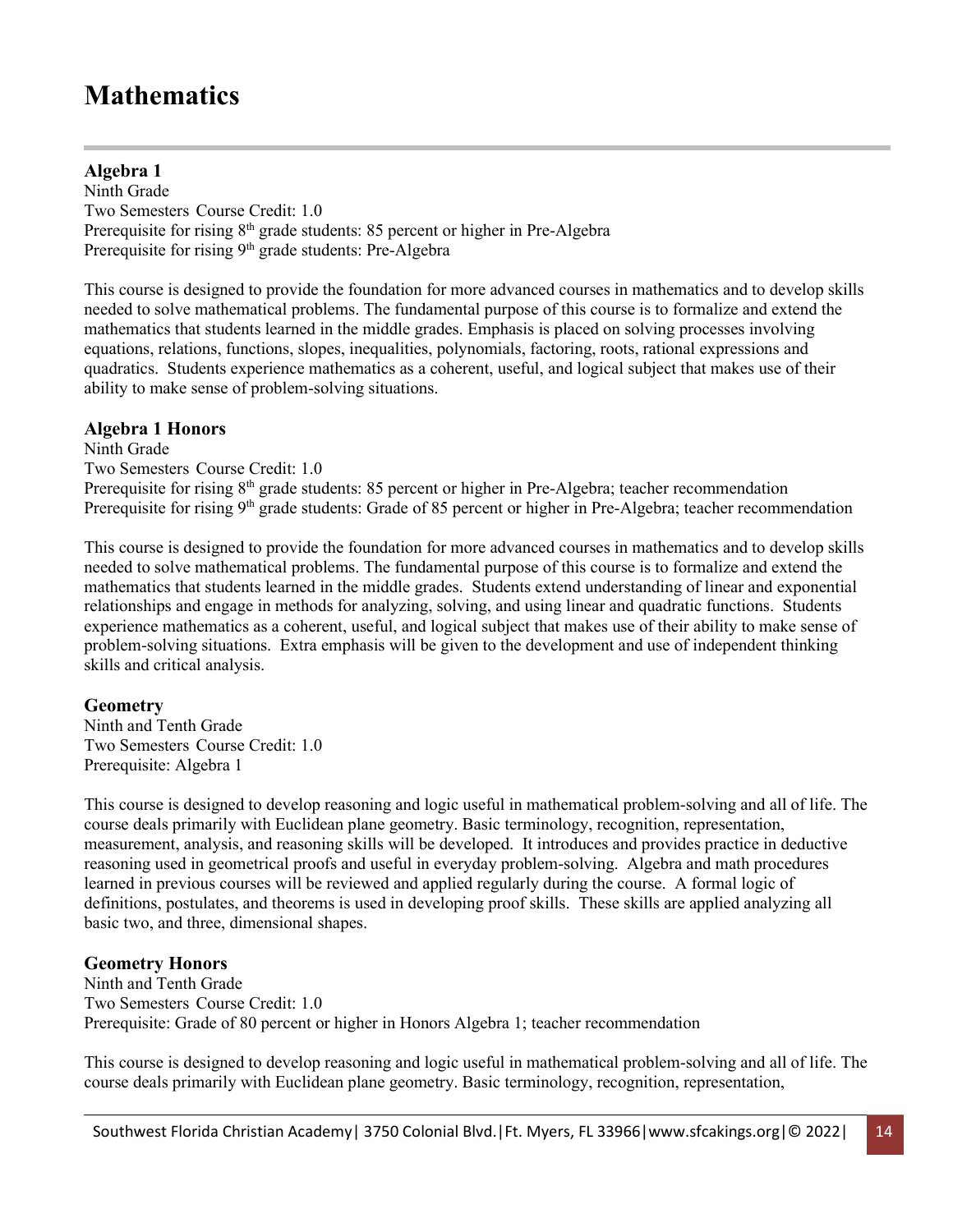# **Math continued**

measurement, analysis, and reasoning skills will be developed. Honors students have an enriched experience developing deductive and inductive reasoning skills and applying them in proof and analysis situations. Algebra and math procedures learned in previous courses will be reviewed, applied, and expanded upon regularly during the course. A formal logic of definitions, postulates, and theorems is used in developing proof skills. These skills are applied analyzing all basic two, and three, dimensional shapes. Projects are completed by students demonstrating their skills in applying the concepts learned in the course.

#### **Algebra 2**

Tenth and Eleventh Grade Two Semesters Course Credit: 1.0 Prerequisites: Algebra 1, Geometry

This course is designed to continue the study of the structure of algebra and provide the foundation for application of these skills in other scientific and mathematical fields of study. A high emphasis is placed on functions, graphical analysis and problem solving. The main topics that are discussed are equations, inequalities, absolute value equations and inequalities, polynomials, factoring, quadratics, higher order roots, complex numbers, systems, determinants, matrices, rational expressions and conic sections.

#### **Algebra 2 Honors**

Tenth and Eleventh Grade Two Semesters Course Credit: 1.0 Prerequisite: Algebra 1 and Geometry; Grade of 80 percent or higher in Honors Geometry; teacher recommendation

This course provides a foundation for the study of calculus. Topics include the analysis of algebraic and exponential functions, probability and statistics, systems of equations, matrices, complex numbers, conic sections, and infinite series. This course moves at a faster pace and covers problems with a higher level of difficulty.

### **Pre-Calculus Honors**

Eleventh and Twelfth Grade Two Semesters Course Credit: 1.0 Prerequisite: Algebra 1, Geometry, Algebra 2; Grade of 80 percent or higher in Honors Algebra 2; teacher recommendation

This course is designed for the college-bound student or as a prerequisite for AP Calculus AB. The course includes several units focused on developing advanced algebra skills emphasizing functions and graphing including exponential and logarithmic functions. There is an extensive unit covering trigonometry and its applications. Vectors, polar equations, and analytic geometry units are also included in the course.

#### **Math for College Readiness**

Eleventh and Twelfth Grade Two Semesters Course Credit: 1.0 Prerequisite: Algebra 1, Geometry, Algebra 2

This course walks students through a survey of the math skills deemed necessary for entry-level college math courses. Math for College Readiness is an advanced course incorporating real-world applications, collaboration, and calculations. Students learn the formulas used to determine expressions and equations, number systems,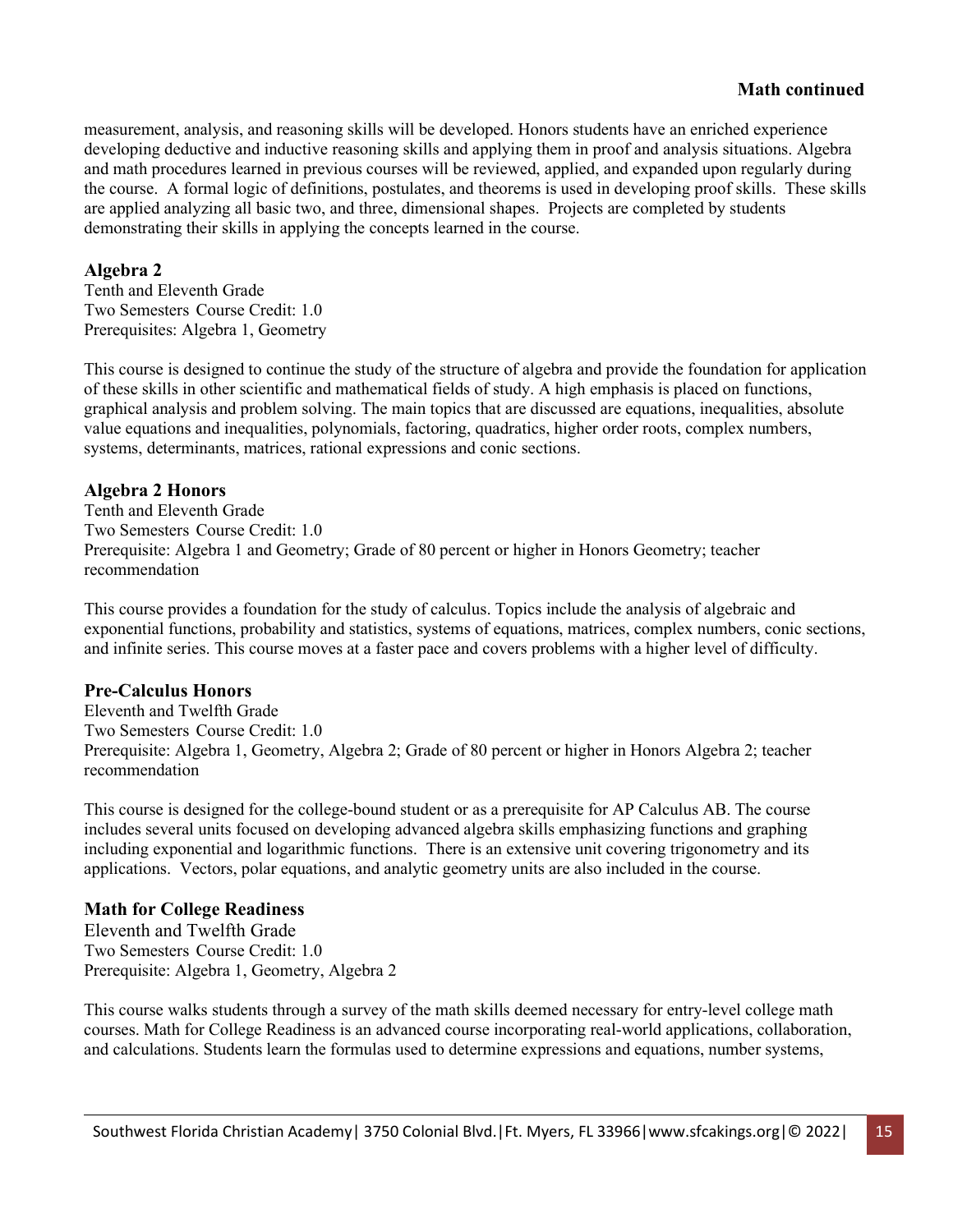functions, advanced algebra and geometry concepts, and statistics and probability. This knowledge will propel students into the future with a solid math foundation.

#### **College Algebra Honors**

Eleventh and Twelfth Grade Two Semesters Course Credit: 1.0 Prerequisite: Algebra 1, Geometry, Algebra 2; Grade of 80 percent or higher in Honors Algebra 2; teacher recommendation

This high school course follows the typical curriculum of a college-level algebra course, including linear systems, linear, quadratic, rational, radical, exponential and logarithmic functions. Graphing and applications will be emphasized. At the completion of this course, students will have the opportunity to take the College Algebra CLEP test. It is highly recommended that students research the CLEP (College Level Examination Program) policies of the various universities in which they are interested in attending to determine the number of possible credits and/or exemptions that may be granted for passing the CLEP. A graphing calculator is required for this course.

### **AP Calculus AB**

Twelfth Grade Two Semesters Course Credit: 1.0 Prerequisite: Algebra 1, Geometry, Algebra 2; Grade of 80 percent or higher in Honors Pre-Calculus; teacher recommendation \*Student is responsible for purchasing textbooks prior to the first day of class. \*AP Fee - \$100

This course is designed to begin the study of Calculus and follows the outline for AP credit through the College Board for AB Calculus. Emphasis is placed on limits, integration and differentiation skills. Topics include elementary functions, limits and continuity, derivatives and differentiation, applications of the derivative, antiderivatives, definite integrals and applications of the integral. All students are required to take the Advanced Placement Calculus Exam in May for possible college credit.

### **AP Statistics**

Twelfth Grade Two Semesters Course Credit: 1.0 Prerequisite: Algebra 1, Geometry, Algebra 2; Grade of 80 percent or higher in Honors Pre-Calculus or College Algebra Honors; teacher recommendation \*AP Fee - \$100

The AP Statistics course introduces students to the major concepts and tools for collecting, analyzing, and drawing conclusions from data. There are four themes evident in the content, skills, and assessment in the AP Statistics course: exploring data, sampling and experimentation, probability and simulation, and statistical inference. Students use technology, investigations, problem solving, and writing as they build conceptual understanding.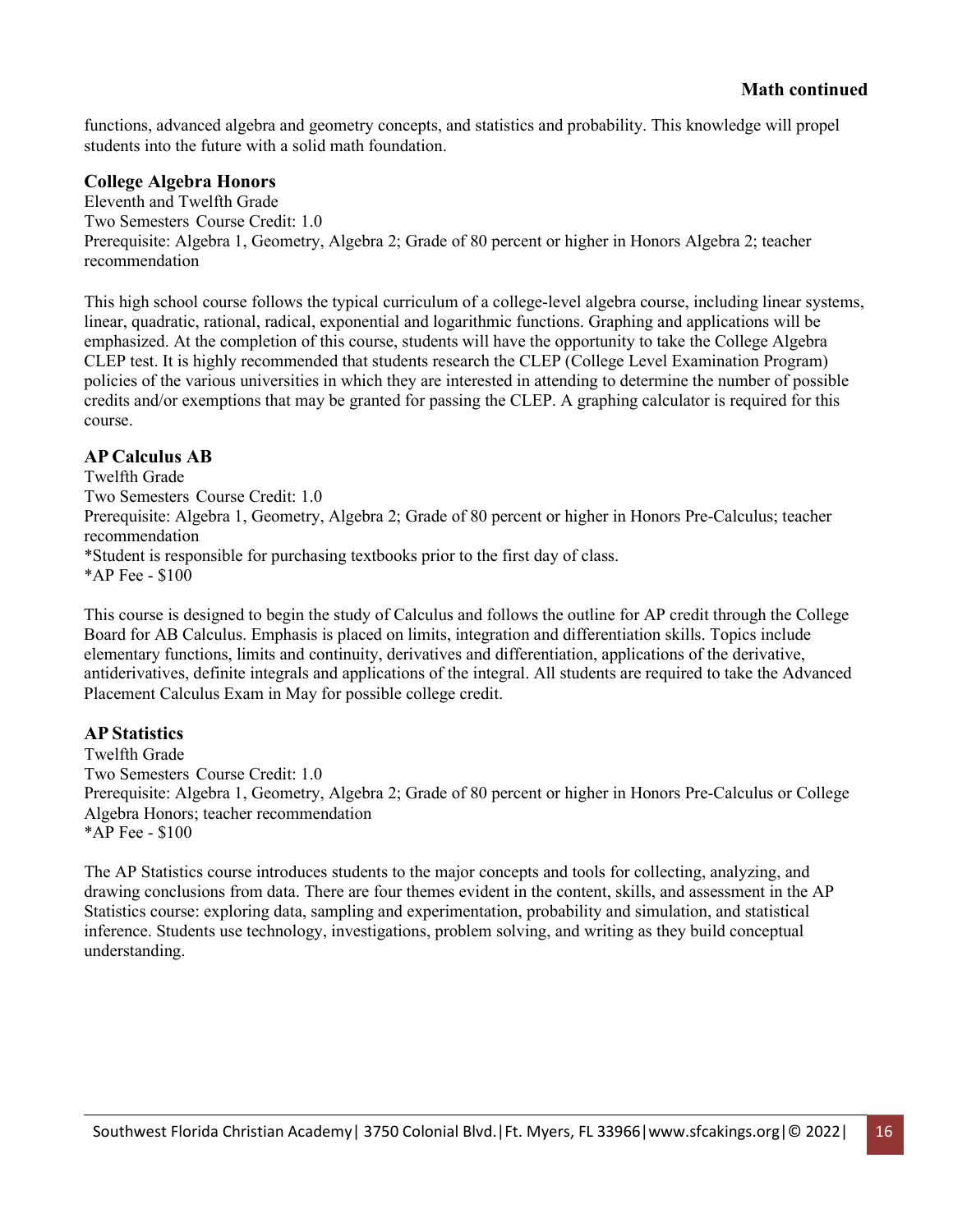# **Math Flow Chart**

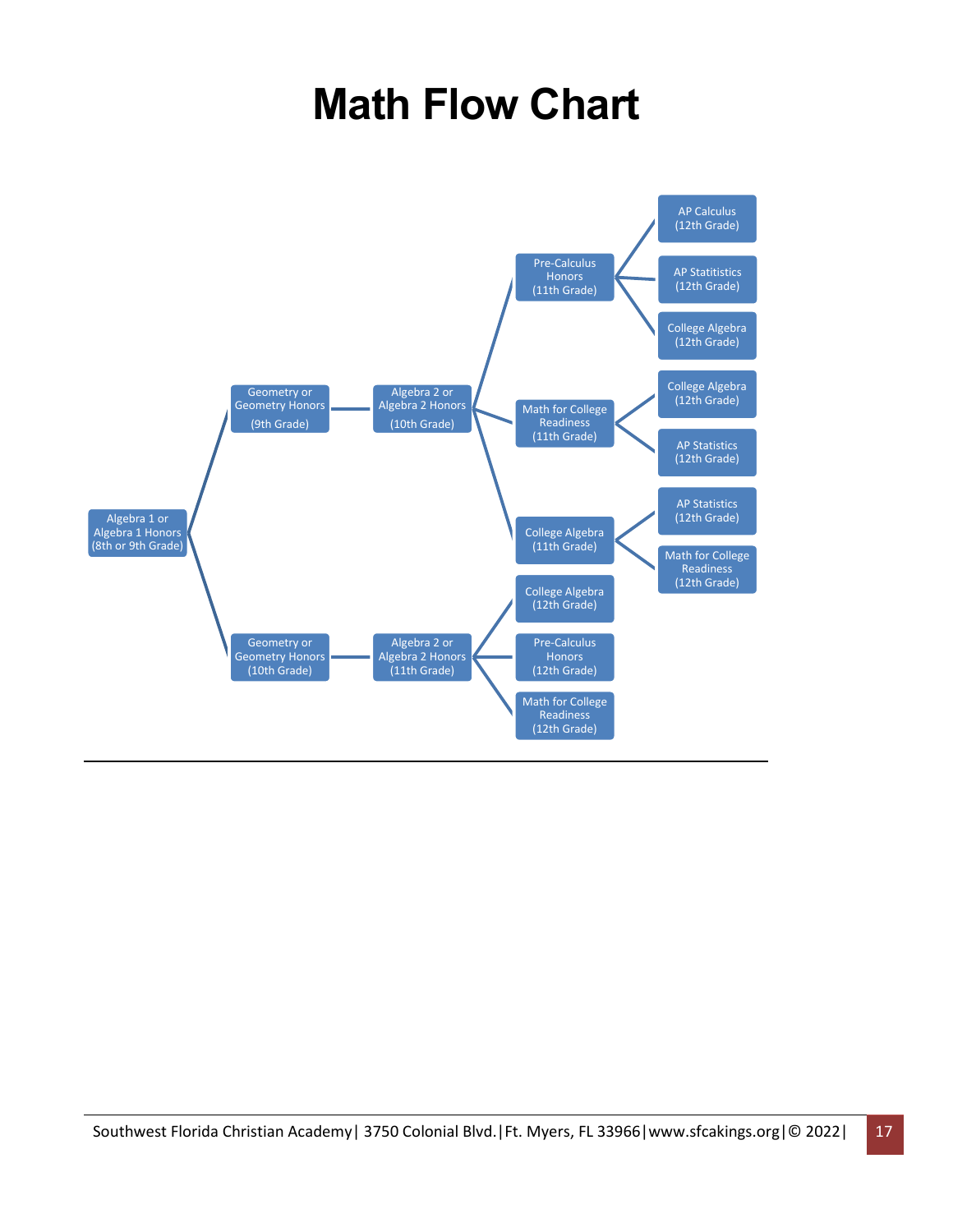# **Science**

#### **Biology** Ninth Grade Two Semesters Course Credit: 1.0

In this course, students conduct laboratory investigations and make informed decisions using scientific problem solving. This course is a survey of the life sciences including cytology, genetics, botany, and zoology. The life systems and processes in each of these categories will be studied regarding a biblical worldview and Christian values. Emphasis is placed on comparison between the theory of evolution and creationism. Hands-on labs include dissections to enhance the study of the various body systems and learning a variety of laboratory techniques.

# **Biology Honors**

Ninth Grade Two Semesters Course Credit: 1.0 Prerequisite: Grade of 80 percent or higher in the  $8<sup>th</sup>$  grade science class; teacher recommendation

In this course, students conduct laboratory investigations, using scientific methods during investigations. Students will also make informed decisions using scientific problem solving and critical thinking skills, with an emphasis on the applications of concepts. This honors course is an in-depth study of the life sciences including cytology, genetics, botany, and zoology. The life systems and processes in each of these categories will be studied regarding a biblical worldview and Christian values. Emphasis is placed on comparison between the theory of evolution and creationism. Hands-on labs include dissections to enhance the study of the various body systems, learning a variety of laboratory techniques and formal lab reports are introduced.

# **Physical Science**

Ninth and Tenth Grade Two Semesters Course Credit: 1.0

This research-based science course introduces students to chemistry and physics, equipping them to be student scientists. The design of the curriculum helps students focus on key details and information. Going beyond science facts, students will learn to think critically about real-world science problems. Case studies, worldview sleuthing activities, ethics boxes, and mini labs all give students opportunities for hands-on experiences with realworld problems. Additionally, they will be given strategies for making ethical decisions based on a biblical worldview.

### **Physical Science Honors**

Ninth and Tenth Grade Two Semesters Course Credit 1.0 Prerequisite: Grade of 80 percent or higher in the  $8<sup>th</sup>$  grade science class; teacher recommendation

While the content focus of this course is consistent with the Physical Science course, students will explore these concepts in greater depth. In general, the academic pace and rigor will be greatly increased for honors level course work. Laboratory investigations that include the use of scientific inquiry, research, measurement, problem solving, laboratory apparatus and technologies, experimental procedures, and safety procedures are an integral part of this course.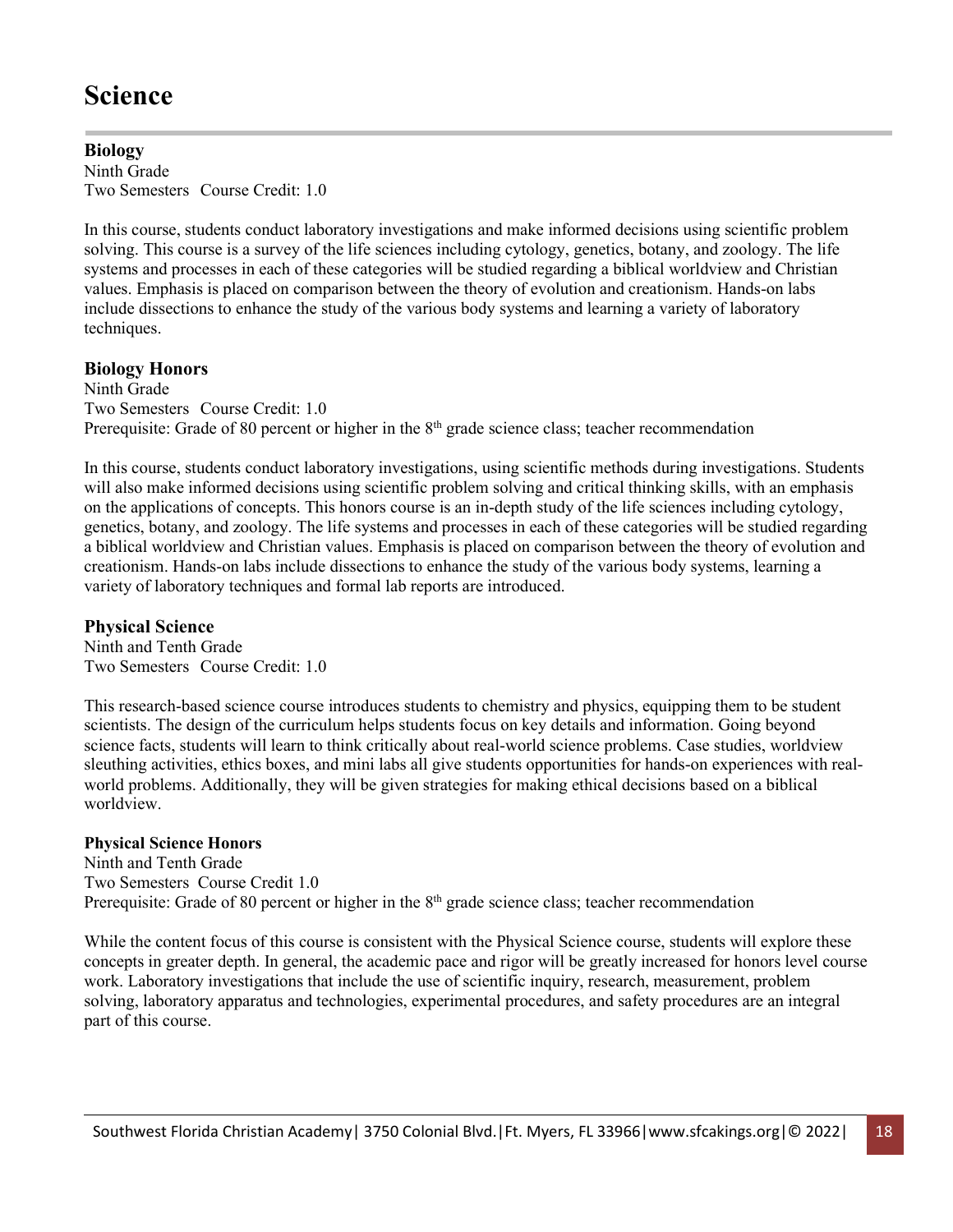# **Chemistry**

Tenth and Eleventh Grade Two Semesters Course Credit: 1.0 Prerequisites: Biology, Algebra I

This course provides students with an understanding of chemical principles and skills that are needed for college as well as opportunities to study matter and the changes in which it undergoes through laboratory investigation, problem solving activities, textbook study, lecture, and class discussions. The laboratory work will develop students reasoning power and the ability to apply chemical principles as well as acquaint students with chemical laboratory techniques. The course emphasizes the atomic and molecular structure, chemical bonding, stoichiometry, properties of gases, solutions, reaction rates and equilibrium, acid‐base reactions, and chemical thermodynamics. This class will explore several branches of chemistry with the goal of discovering the thoughts of the Creator through the ingenious structure and orderly function of His Creation.

#### **Chemistry Honors**

Tenth Grade Two Semesters Course Credit: 1.0 Prerequisite: Honors Biology, Algebra I; Grade of 80 percent or higher in the previous science class; teacher recommendation

This is a more rigorous chemistry course, requiring a greater commitment from the student. The class includes the content listed above with greater emphasis on advanced topics. Strong math skills are recommended.

#### **Physics**

Eleventh – Twelfth Grade Two Semesters Course Credit: 1.0 Prerequisites: Biology or Physical Science

This course will provide students with an introduction to matter, energy and the forces of nature. Topics of study include Newton's laws, fluid mechanics, energy, thermal physics, magnetism, waves and optics and subatomic physics. Students are challenged to think creatively and critically with an emphasis on the practical and experimental aspects of science, as well as examination of how creation reflects the intelligent and ordered nature of its Creator. Laboratory activities are an essential component of this course.

### **Physics Honors**

Eleventh – Twelfth Grade Two Semesters Course Credit: 1.0 Prerequisites: Biology and/or Chemistry; Grade of 80 percent or higher in Biology and/or Chemistry; teacher recommendation

This course will provide students with an introduction to matter, energy and the forces of nature. Topics of study include Newton's laws, fluid mechanics, energy, thermal physics, magnetism, waves and optics, and subatomic physics. Students are challenged at a higher cognitive level than that of the regular Physics course and will be asked to think analytically and critically with an emphasis on the practical and experimental aspects of science, as well as examination of how creation reflects the intelligent and ordered nature of its Creator. Honors students are required to connect content with real world application. Laboratory activities are an essential component of this course and are more in number than that of the regular Physics course.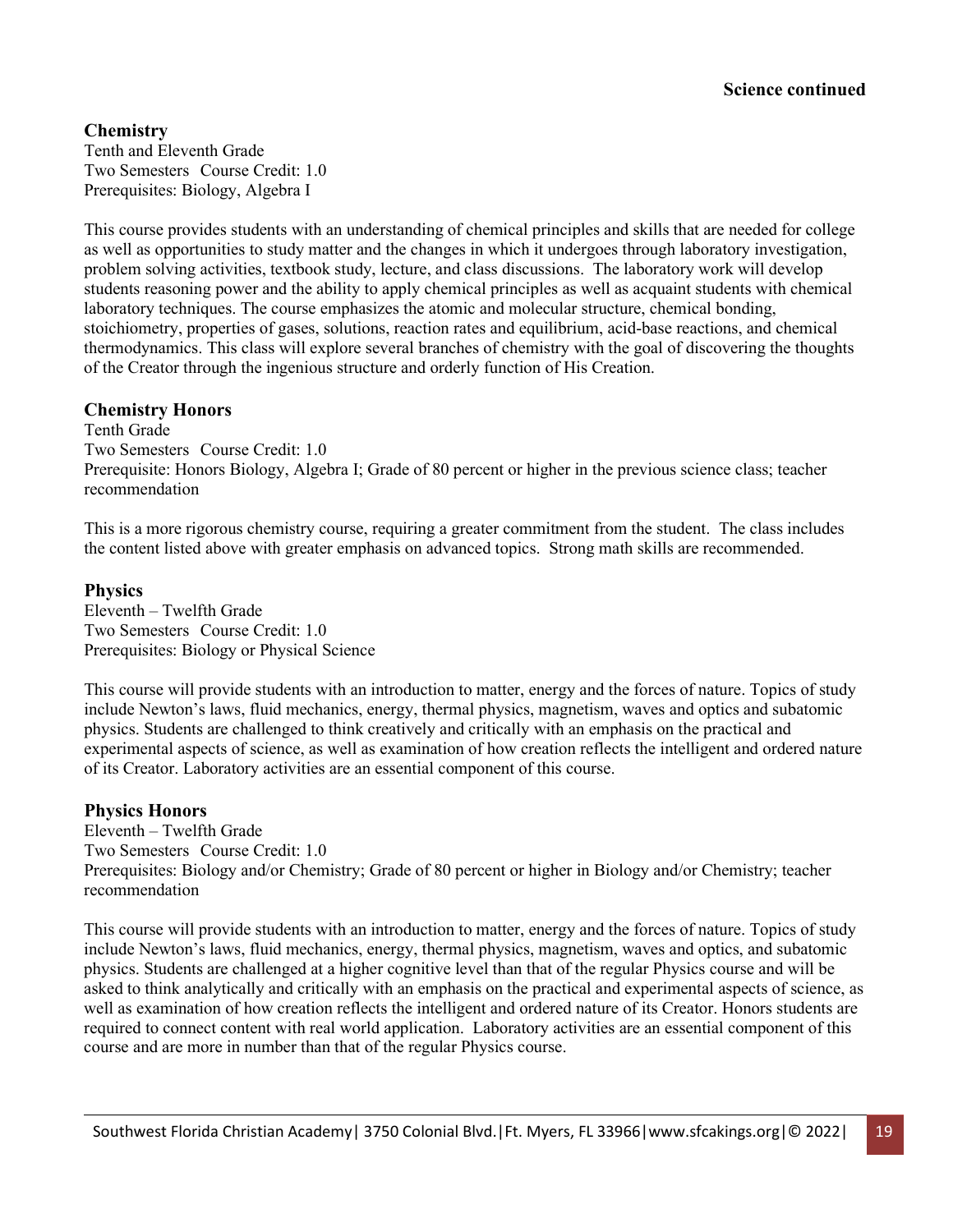#### **Anatomy & Physiology Honors**

Science Elective Eleventh and Twelfth Grade Two Semesters Course Credit: 1.0 Prerequisite: Biology, Chemistry; Grade of 80 percent or higher in Chemistry; teacher recommendation

This is a rigorous course for the college bound student. It provides an in-depth study of the structure and functions of God's most loved creation, the human body. Students will explore the basics of human anatomy and physiology including anatomical terminology, basic biochemistry, cells and tissues, and the integumentary, skeletal, muscular, nervous, endocrine, cardiovascular, lymphatic/immune, respiratory, digestive, urinary and reproductive systems. This course introduces common human disease processes. Labs, including dissections, will support class lectures.

#### **AP Biology**

Twelfth Grade Elective Two Semesters Course Credit: 1.0 Prerequisites: Biology, Chemistry; Grade of 80 percent or higher in previous science honors class; teacher recommendation \*Student is responsible for purchasing textbooks prior to the first day of class. \*AP Fee - \$100

This is an upper-level, advanced placement course intended for those students seeking further science preparation for college. It is the equivalent of a college freshman course in general biology. The course features a biochemical approach to the study of life functions and includes an intense laboratory program which stresses graphing and analysis of data. All students are required to take the Advanced Placement Biology exam in May for possible college credit.

#### **Marine Science**

Eleventh and Twelfth Grade Two Semesters Course Credit: 1.0 Prerequisites: Biology

This course concentrates on the basics of marine science with a global approach. It provides a survey of the ocean and its processes as well as an understanding of how the oceans and their inhabitants point to a sovereign creator. Throughout the year each student will maintain one of many aquaria placed at various locations across campus. Students will also have the opportunity to participate in field trips to marine ecosystems.

#### **Aquaculture**

Twelfth Grade Two Semesters Course Credit: 1.0 Prerequisite: Biology

Aquaculture is one of the fastest growing industries of the 21st century. This class is designed to be a survey of the nature, origin, techniques, career opportunities, and environmental & market impacts of aquaculture in our world today, with a special emphasis on how aquaculture can be used in the mission field. Intensive hands-on laboratory activities include building and maintaining both fresh and marine aquaculture systems with the goal of raising and harvesting various species for either the food or ornamental markets.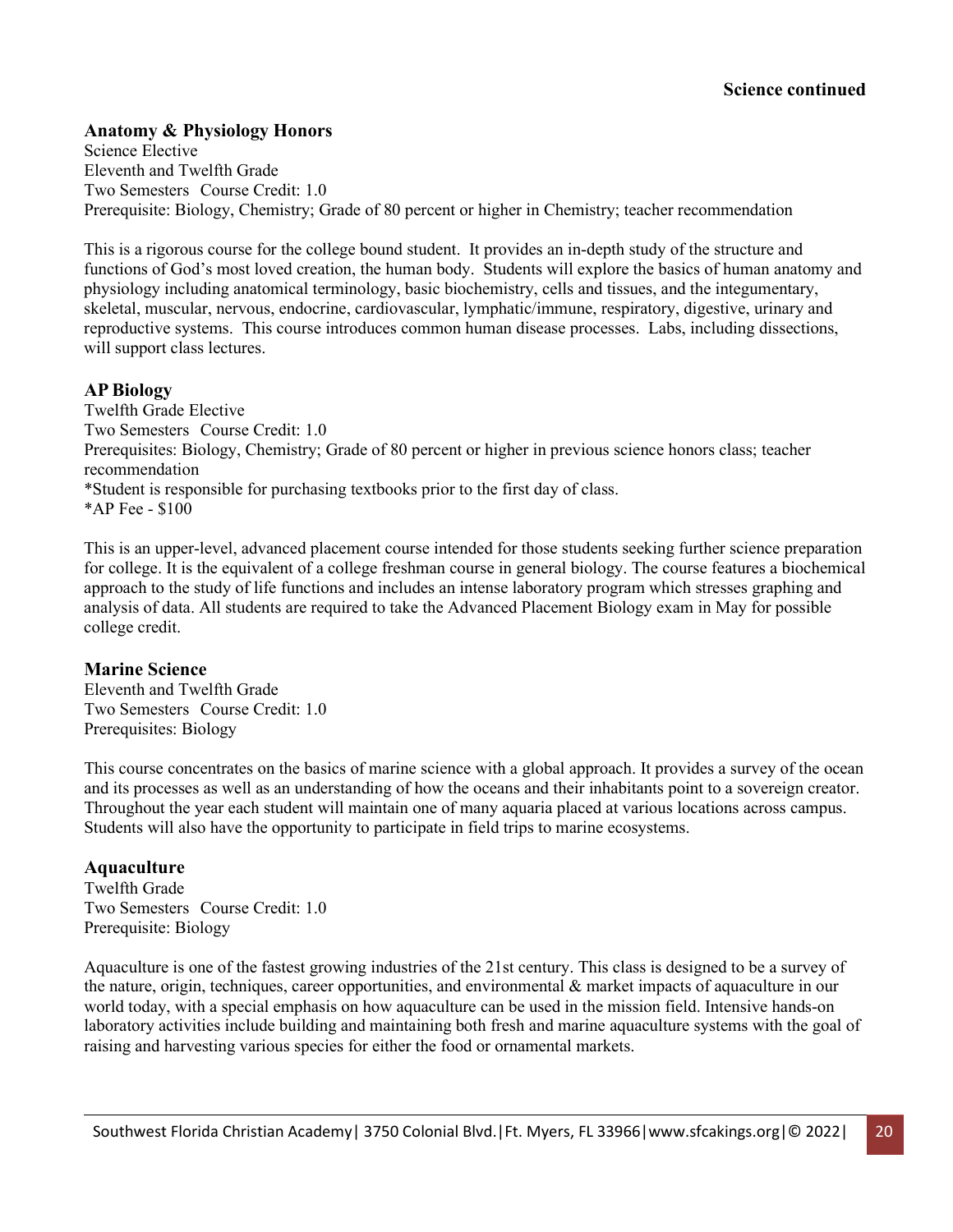# **Science Flow Chart**

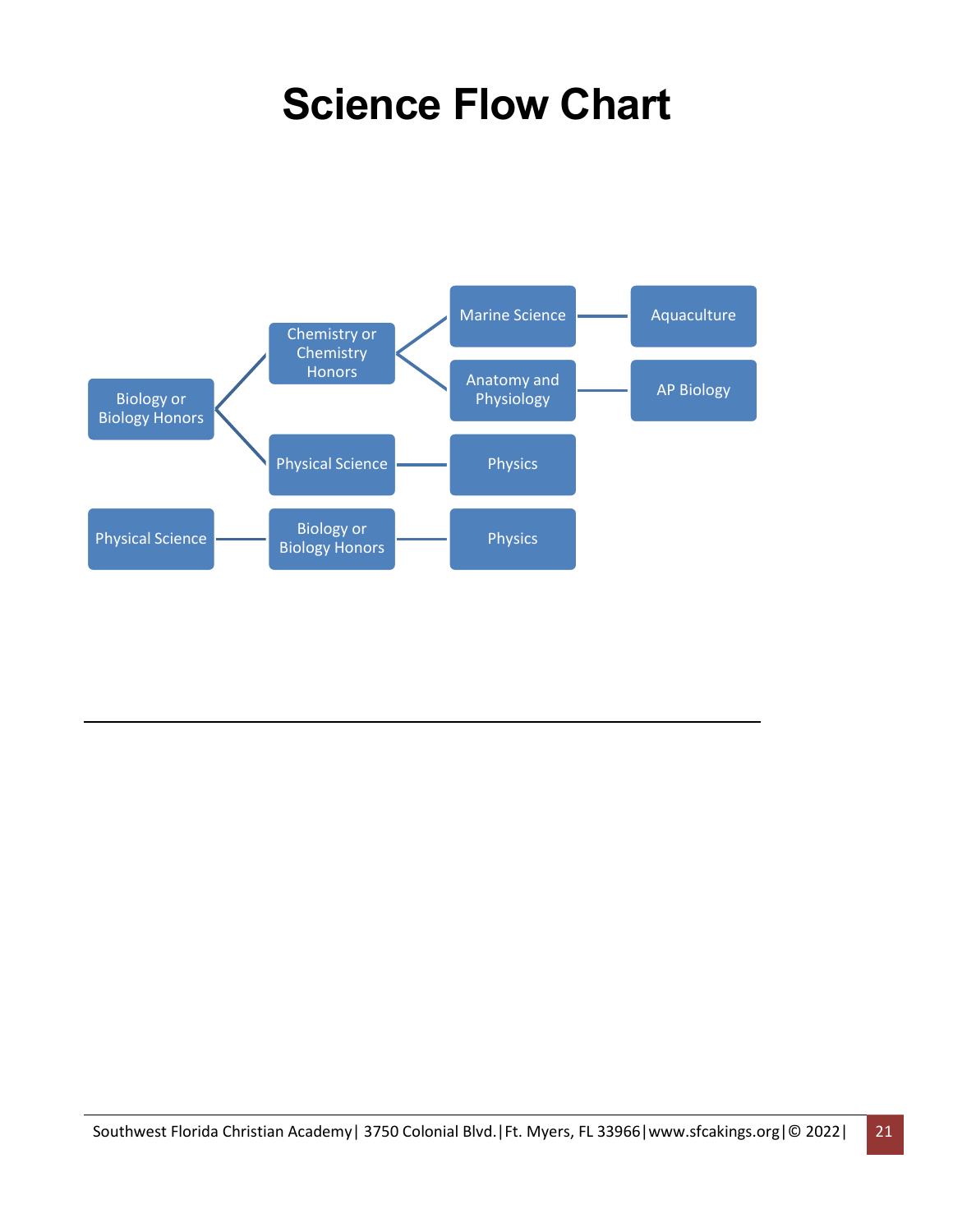# **World Language**

## **Spanish 1**

Ninth and Tenth Grade Two Semesters Course Credit: 1.0

This Spanish course develops the four language skills of reading, writing, speaking, and listening. Students learn the present tense of both regular and irregular verbs, while being introduced to the preterit tense of regular verbs. Vocabulary is also emphasized to give the student a basis for communicating. In addition to the actual study of the language, a secondary goal is to further enrich the student's knowledge of the culture, history and geography of the Spanish-speaking world.

## **Spanish 2**

Ninth – Twelfth Grade Two Semesters Course Credit: 1.0 Prerequisite: Spanish 1

This Spanish course continues the development of the four language skills of reading, writing, speaking and listening. Students learn all past and imperfect tenses, indicative and subjunctive modes, along with increasing their vocabulary. In addition to the actual study of the language, a secondary goal is to further enrich the student's knowledge of the culture, history and geography of the Spanish-speaking world.

## **Spanish 3 Honors**

Eleventh -Twelfth Grade Two Semesters Course Credit: 1.0 Prerequisites: Spanish 1 & 2; Grade of 80 percent or higher in Spanish 2; teacher recommendation

In this Honors Spanish course, the emphasis shifts towards reading, speaking, and writing while providing a summary and review of Spanish grammar and usage. In reading, the goals are to enlarge vocabulary and increase appreciation of the written language. In speaking, the goals are to prepare and to be able to make fluent presentations in the class. In addition to the actual study of the language, a secondary goal is to further enrich the student's knowledge of the culture, history and geography of the Spanish-speaking world.

### **American Sign Language I**

Ninth and Tenth Grade Two Semesters Course Credit: 1.0

American Sign Language 1 introduces students to the target language and its culture. The student will develop communicative skills in all 3 modes of communication and cross-cultural understanding. Emphasis is placed on communication in the language with introductions to culture, connections, comparisons, and communities.

### **American Sign Language II**

Tenth and Eleventh Grade Two Semesters Course Credit: 1.0 Prerequisite: ASL I

American Sign Language 2 reinforces the fundamental skills acquired by the students in American Sign Language 1. The course develops increased receptive and expressive, skills as well as cultural awareness. Specific content to be covered is a continuation of skills acquired in American Sign Language 1 while communication remains the primary objective. The cultural survey of the target language is continued.

Southwest Florida Christian Academy | 3750 Colonial Blvd. | Ft. Myers, FL 33966 | www.sfcakings.org | © 2022 | 22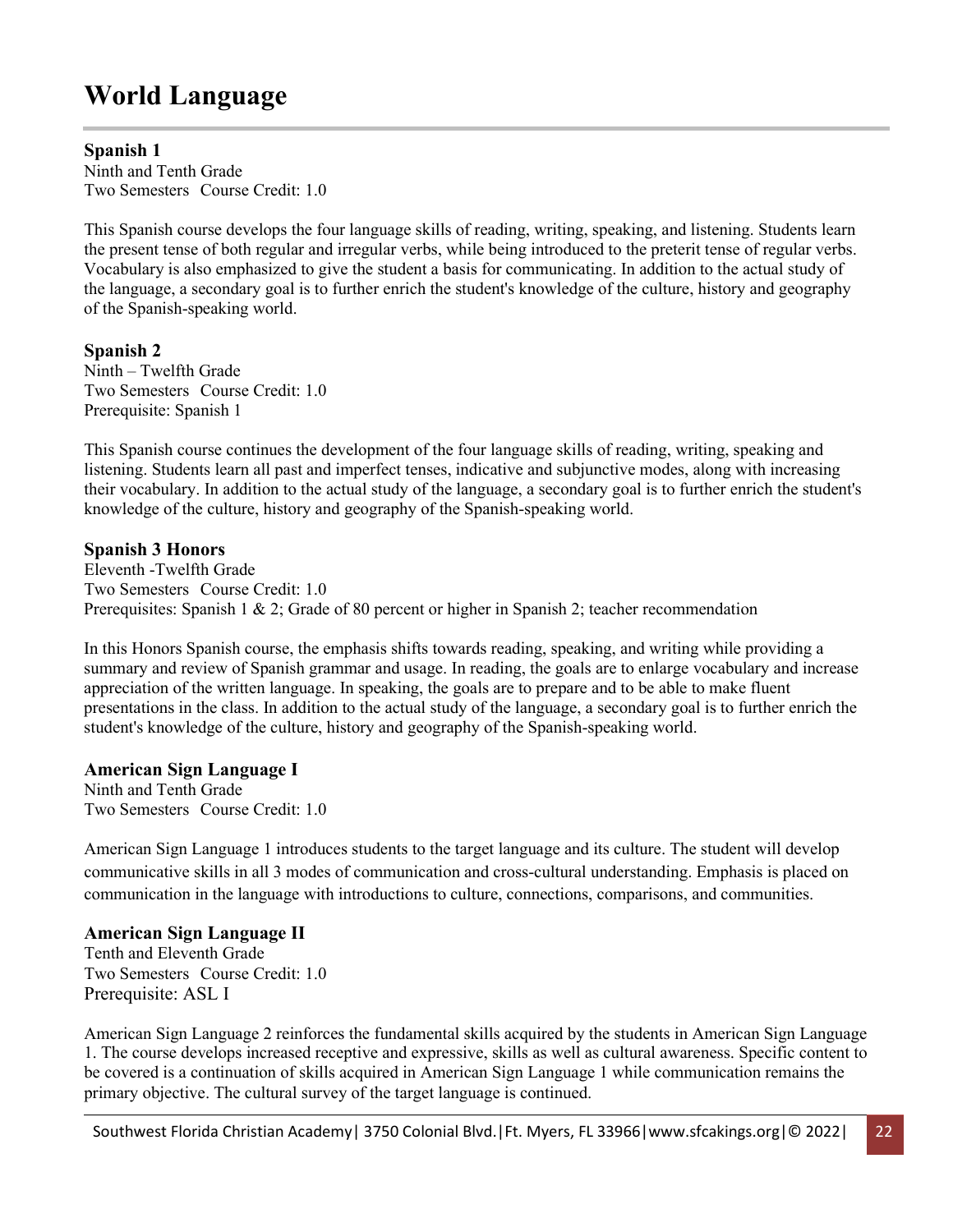# **High School Electives**

# **Physical Education**

Two semesters (1.0 credit) of PE are required for graduation.

# **HOPE (Required)**

Ninth Grade Two Semesters Course Credit: 1.0

This HOPE course is a combination of physical education and healthy lifestyle topics. Approximately 70% of class time involves physical education activities focusing on concepts promoting team strategies, fair play, communication, and individual exploration. Additionally, the course openly discusses many of the health lifestyle topics facing today's students – nutrition, alcohol, tobacco, illegal drugs, self-esteem, depression, and reproductive health. The objective is to equip students with the knowledge to make wise, healthy choices and pursue God's will for their lives.

#### **Comprehensive Fitness**

Tenth - Twelfth Grade Two Semesters Course Credit: 1.0 Pre-requisite: HOPE

The purpose of this course is to provide students with the knowledge, skills, and values they need to become healthy and physically active for a lifetime. The students will identify their personal goals both short (3 months) and long term (current school year of 10-12 months). This course addresses both the health and skill-related components of physical fitness which are critical for students' success. Students will understand how to apply proper fitness training protocols to meet their goals while also creating a balance of all aspects of fitness: Strength, Muscular Endurance, Flexibility, Aerobic Endurance, Anaerobic Fitness and Overall Mental Wellbeing. Appropriate instructional practices and assessments will be used to help students develop an understanding and proficiency of individualizing and creating a program that is meaningful to their individual goals and result driven. Nutrition will be addressed as well as researched to empower students to arm themselves with knowledge as well as understanding how to decipher accurate information from fads and gimmicks.

### **Weight Training I**

Eleventh-Twelfth Grade Two Semesters Course Credit: 1.0

This course is designed to empower & educate students to assess their current level of fitness. After assessing their current level of fitness, students will create a personalized set of both short-term (90 days) & long-term goals  $(6, 9 \& 12 \text{ months})$ . These goals can be geared towards sports performance and / or individual needs & desires for personal fitness. Every month, students will reassess their level of fitness through a series of evaluations and then create a new 4-week training plan (micro cycle) to continue meeting / getting closer to their personal goals. Students will utilize technology to write their own program (various apps can be used) as well as for tracking progress. Tracking progress will be individualized based on the students' goals. Goals will vary from strength gains, weight gain, weight loss, fat loss, body composition improvements, etc. Nutrition will be addressed as well as researched to empower students to arm themselves with knowledge as well as understanding how to decipher accurate information from fads and gimmicks.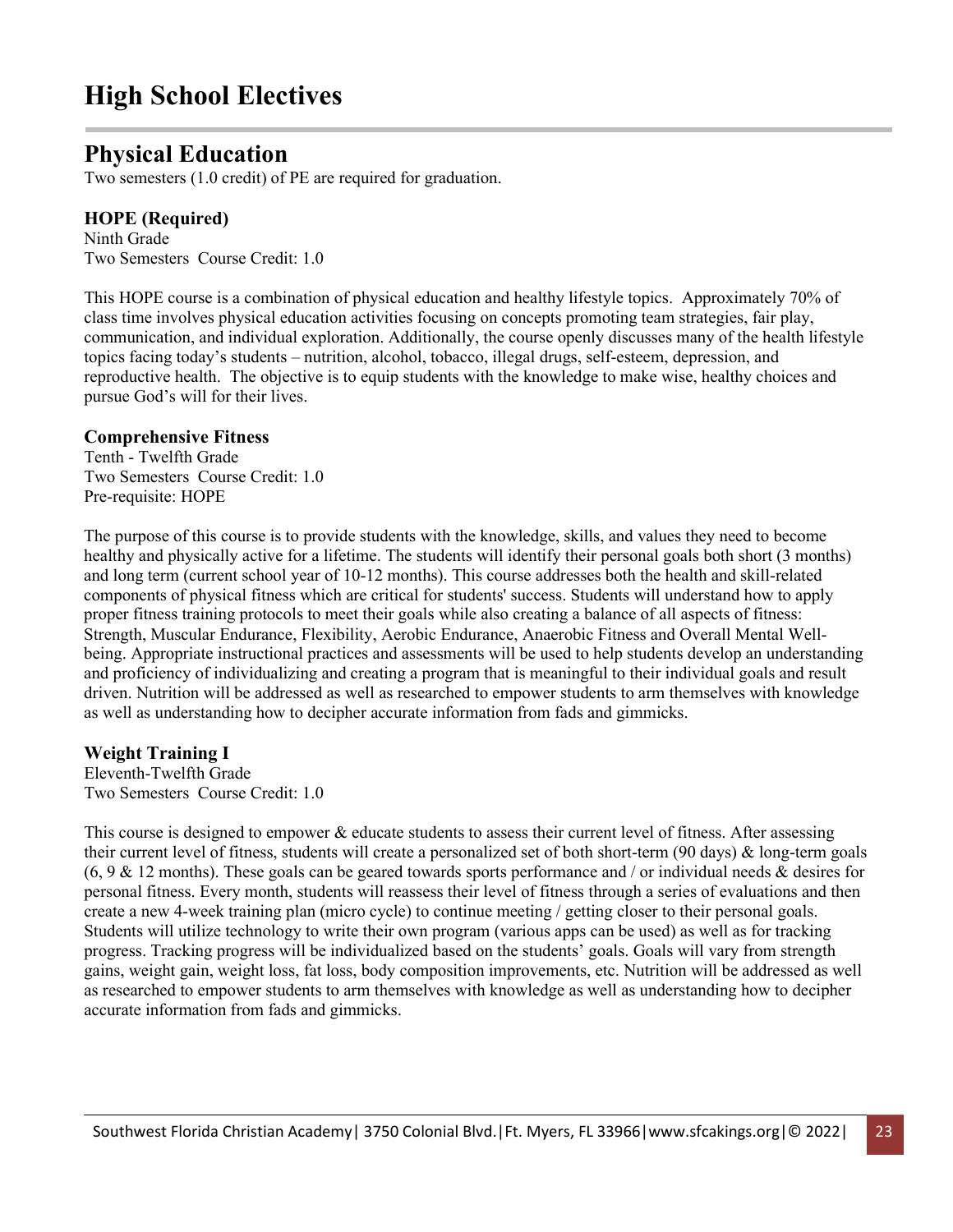# **Performing Arts**

Two semesters (1 credit) of Performing or Practical Arts electives are required for graduation.

# **2D/3D Comprehensive Art I**

Ninth – Twelfth Grade Two Semesters Course Credit: 1.0

This is an introductory level, two-dimensional design course with an introduction into three-dimensional design for the upper school student. The curriculum focus is on creativity with perspective and shallow space design. Emphasis is placed on developing compositions using the elements and principles of design and critiquing major projects. The first quarter is a study in black, white and gray scale. Color theory is studied as well. Drawing, printmaking, and painting using a variety of media is explored. Students learn how to research artists and study art history through a short research paper. Art history periods studied are Impressionism and Post-Impressionism. Participation in art contests is encouraged and available. Biblical integration is included throughout the curriculum.

# **2D/3D Comprehensive Art II**

Ninth – Twelfth Grade Two Semesters Course Credit: 1.0 Prerequisite: Completion of Art I

Artists develop and refine technical skills in 2-D compositions and 3-D artists experiment with and manipulate space-producing devices, including overlapping, transparency, vertical and horizontal axis, inclined planes, disproportionate scale, fractional or abstracted representation, and spatial properties of the structural art elements. Student artists sketch, manipulate, and refine the structural elements of art to improve mark-making and/or the organizational principles of design in a composition from observation, research, and/or imagination.

# **2D/3D Comprehensive Art III Honors**

Eleventh – Twelfth Grade Two Semesters Course Credit: 1.0 Prerequisite: Completion of one year of art; teacher recommendation

Honors Art is designed for student to explore a variety of art making processes independently with minimal teacher instruction. 12 projects are required that involve 8 different processes and techniques. Each project will begin with a written proposal explaining how his/her objectives work towards a theme of their choice. After the project is complete the student will submit a written analysis of the project describing if goals have been met and other ways the work could have been enhanced. All projects should demonstrate the discovery of new techniques while expanding on familiar processes in their art making. The Honors art student that receives approval for this course demonstrates leadership qualities in the art room with a high level of artistic maturity.

# **Symphonic Band I**

Ninth-Twelfth Grade Two Semesters Course Credit: 1.0 Prerequisites: At least two years of prior instrumental training and permission from the Director.

This course involves the study of literature, rehearsal and performance techniques of the band ensemble. It is a performance ensemble that is primarily involved with the continued development and reinforcement of previously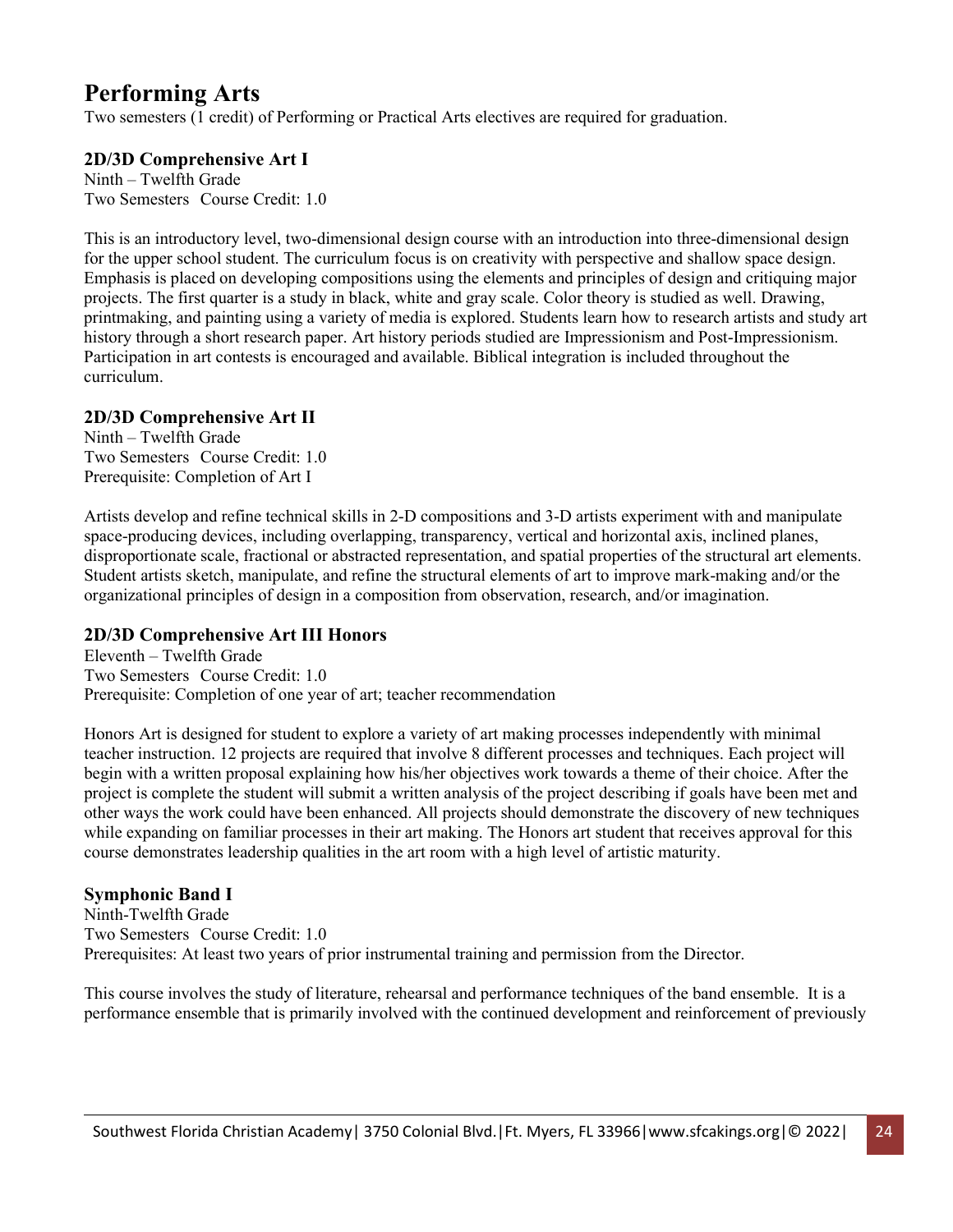# **Performing Arts continued**

acquired musical skills. The group performs at least three school concerts per year and is involved in either the ACSI or FBA music festivals. Other outside performances and trips are planned during the year as well. In addition to group performances, students in the Symphonic Band are given the opportunity to audition for the Florida All-State Band and other solo and ensemble festival events throughout the year.

## **Symphonic Band II**

Tenth-Twelfth Grade Two Semesters Course Credit: 1.0 Prerequisites: At least two years of prior instrumental training and permission from the Director.

This course further develops the study of literature, rehearsal and performance techniques of the band ensemble. It is a performance ensemble that is primarily involved with the continued development and reinforcement of previously acquired musical skills. The group performs at least three school concerts per year and is involved in either the ACSI or FBA music festivals. Other outside performances and trips are planned during the year as well. In addition to group performances, students in the Symphonic Band are given the opportunity to audition for the Florida All-State Band and other solo and ensemble festival events throughout the year.

### **Symphonic Band III Honors**

Tenth-Twelfth Grade Two Semesters Course Credit: 1.0 Prerequisites: At least two years of prior instrumental training and permission from the Director.

This advanced course involves the study of literature, rehearsal and performance techniques of the band ensemble. Honors Band is open to woodwind, brass, and percussion instrumentalists enrolled in the Symphonic Band class. Advanced playing and written assignments, beyond the standard Symphonic Band experience, are required. Assignment difficulty will increase as the student matriculates through the honors curriculum. Students enrolled in Honors Symphonic Band will meet specific requirements in each of the following categories: Individual Instruction, Solo Performances, Ensemble Participation, Leadership and Service, and Written Projects.

### **Praise Band I**

Tenth-Twelfth Grade Two Semesters Course Credit: 1.0 Prerequisite: By audition only

This is a student-based worship ensemble that leads portions of the weekly chapel services. This course gives students a chance to both practice and perform their musical talents while leading their fellow students in praise and worship. Students also learn about sound reinforcement, as well as stage lighting and chapel service production.

### **Praise Band II Honors**

Eleventh-Twelfth Grade Two Semesters Course Credit: 1.0 Prerequisite: Students must have completed one year of praise band and audition with the teacher.

This is a student-based worship ensemble that leads portions of the weekly chapel services. This course gives students a chance to both practice and perform their musical talents while leading their fellow students in praise and worship. Students also learn about sound reinforcement, as well as stage lighting and chapel service production. Additional criteria, including weekly written projects and worship opportunities, will be expected of those seeking to be in Honors.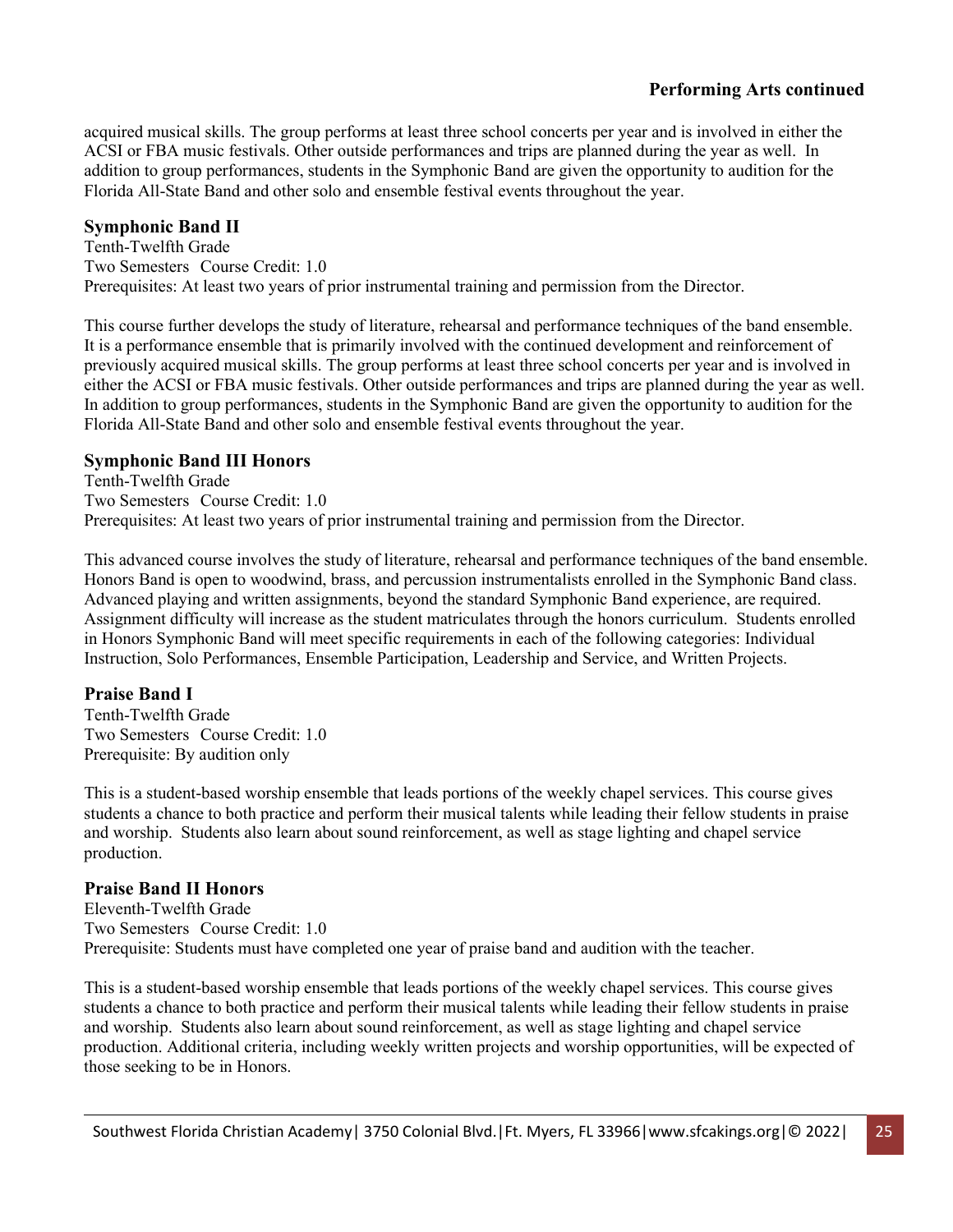**Choir 1** Ninth – Twelfth Grade Two Semesters Course Credit: 1.0

This course is designed to emphasize vocal performance in a choral setting. Students sing a varied repertoire as they develop their vocal skills. Students also learn advanced music theory concepts through rhythm exercises, sight-reading theory lessons, and written assignments and tests. All choir students are involved in at least four major performances throughout the year, including participation in choral music festivals at the regional and state levels. In addition to group performances, students are given the opportunity to audition for the All-State Choirs, as well as solo and ensemble festival events during the year.

## **Choir 1I**

Tenth – Twelfth Grade Two Semesters Course Credit: 1.0

This course is designed to further explore and emphasize vocal performance in a choral setting. Students sing a varied repertoire as they develop their vocal skills. Students also learn advanced music theory concepts through rhythm exercises, sight-reading theory lessons, and written assignments and tests. All choir students are involved in at least four major performances throughout the year, including participation in choral music festivals at the regional and state levels. In addition to group performances, students are given the opportunity to audition for the All-State Choirs, as well as solo and ensemble festival events during the year.

## **Choir III Honors**

Eleventh– Twelfth Grade Two Semesters Course Credit: 1.0 Prerequisite: Students must have completed 2 consecutive years of choir and audition with the teacher.

This advanced course is designed to emphasize vocal performance in a choral setting. Students sing a varied repertoire as they develop their vocal skills. Students also learn advanced music theory concepts through rhythm exercises, sight-reading theory lessons, and written assignments and tests. All choir students are involved in at least four major performances throughout the year, including participation in choral music festivals at the regional and state levels. Students in Honors will be given additional criteria and expectations. In addition to group performances, students are given the opportunity to audition for the All-State Choirs, as well as solo and ensemble festival events during the year.

# **Drama I**

Ninth – Twelfth Grade Two Semesters Course Credit: 1.0

Students explore various performance, technical, and administrative aspects of theatre. Students learn about basic characterization through physical activity, reading selected theatre literature, reading and writing theatrical reviews, and analysis of such tools as scripts, costuming, and theatrical makeup. Students will be expected to attend and be involved in all performances, some of which will be outside the school day.

### **Drama II**

Tenth – Twelfth Grade Two Semesters Course Credit: 1.0

Students will further explore various performance, technical, and administrative aspects of theatre. Students learn about basic characterization through physical activity, reading selected theatre literature, reading and writing

Southwest Florida Christian Academy | 3750 Colonial Blvd. | Ft. Myers, FL 33966 | www.sfcakings.org | © 2022 | 26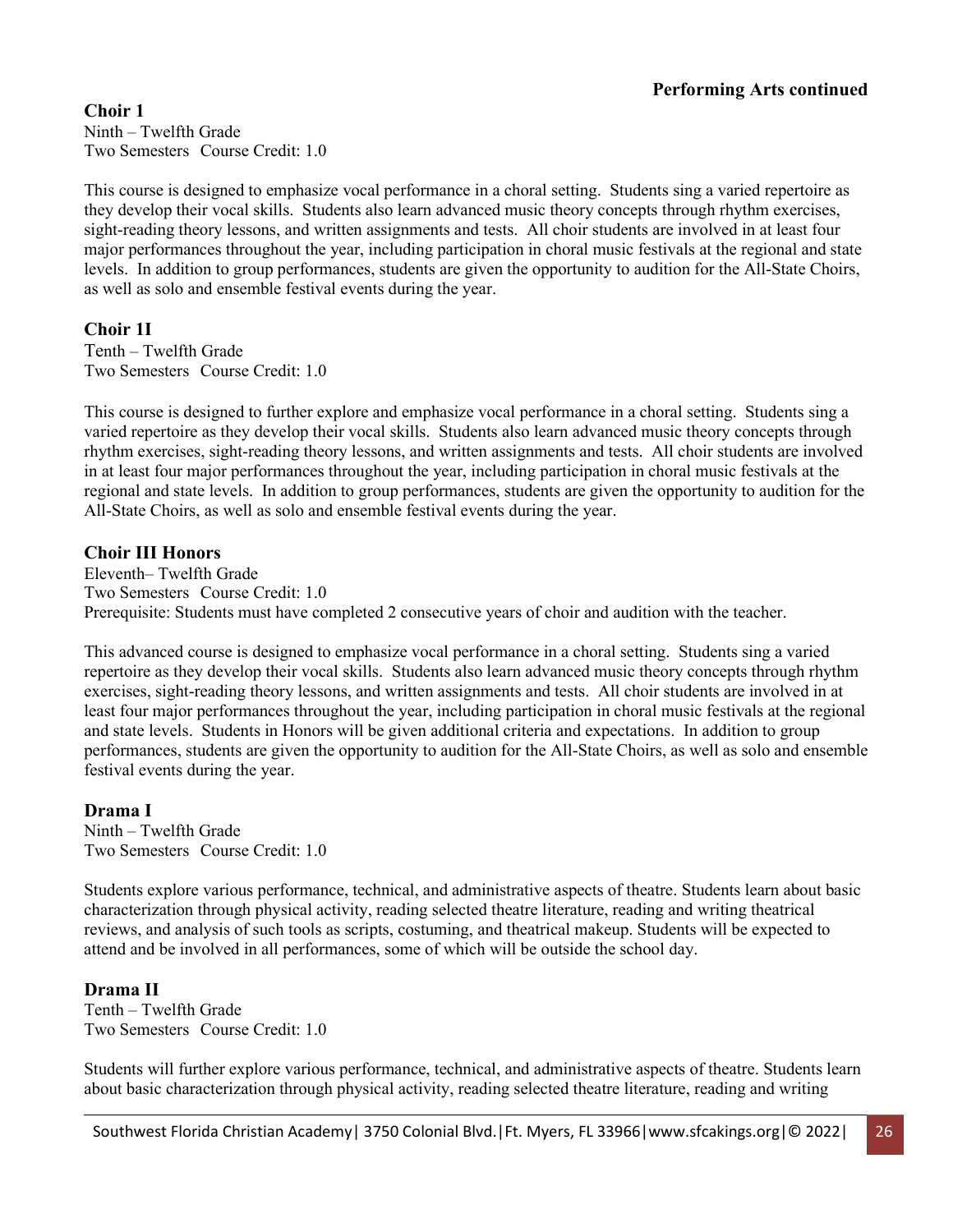theatrical reviews, and analysis of such tools as scripts, costuming, and theatrical makeup. Students will be expected to attend and be involved in all performances, some of which will be outside the school day.

#### **Drama III Honors**

Eleventh – Twelfth Grade

Two Semesters Course Credit: 1.0

Prerequisites: Students must have completed 2 consecutive years of drama and permission from the drama teacher. Students must have maintained exemplary grades in previous drama classes and demonstrated Christian leadership on and off the stage.

Students will progress into advanced theater training, which encompasses acting, directing, and design. The concepts that students learn will aid in creating a foundation for any branch of theater a student chooses to pursue in future study and practice. The goal of the course is to provide students with advanced opportunities for theatre practice and to nurture their development in all areas. Two formal performances in front of an audience are a requirement for all students enrolled in this course. Each student is required to assist backstage with an afterschool workshop performance or the Middle School Fall show performance. For each show of the school year the student will be on at least one of the production teams. This will require outside of class meetings typically in the afternoons. During the school year, students in Honors Theater will produce and perform a children's theater production or one act play.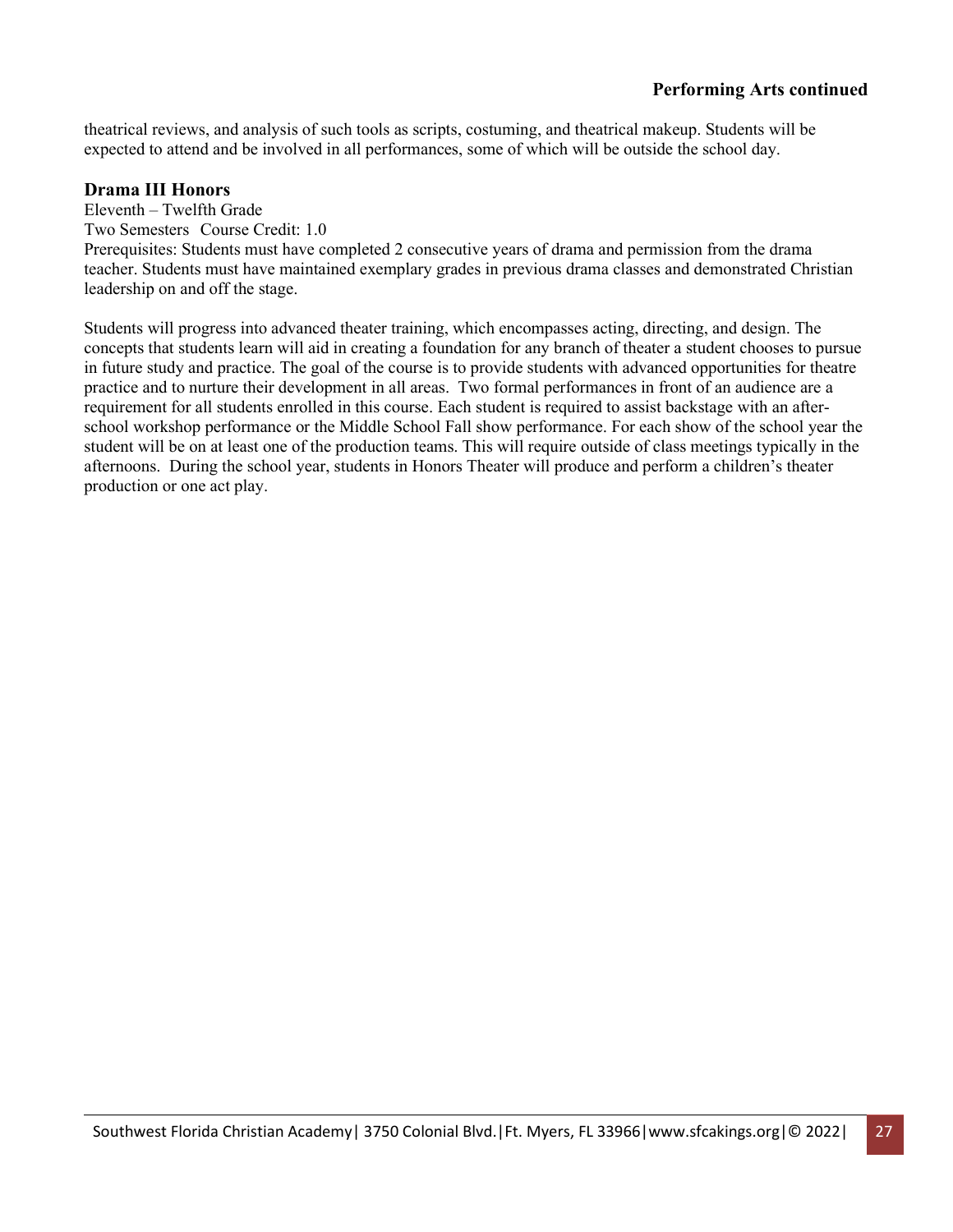# **Practical Arts**

Two semesters (1 credit) of Performing or Practical Arts electives are required for graduation.

# **Business and Finance**

# **Business and Entrepreneurial Principles**

Eleventh and Twelfth Grade Two Semesters Course Credit 1.0

This course is designed to introduce business organization, management, and entrepreneurial principles. Topics include communication skills, various forms of business ownership and organizational structures, supervisory/management skills, leadership skills, human resources management activities, business ethics, and cultural diversity. Emphasis is placed on job readiness and career development. The use of computers is an integral part of this program.

# **Personal Finance and Investments**

Eleventh and Twelfth Grade Two Semesters Course Credit 1.0

The purpose of this course is to give students an overview of personal and family finance concepts including the American economic system, personal and family management of resources including income, money management, saving and investing, spending and credit, the role of financial institutions and the consumer, consumer information and taxation and financial planning.

# **Executive Internship**

Twelfth Grade Two Semesters Course Credit 1.0

This course is designed for students who wish to explore various career paths while applying textbook learning, leadership skills, and understanding in challenging and creative professional areas. This course will provide a practical introduction to the work environment through direct contact with professionals in the community. Students will complete a six-week internship with a professional in the area.

# **Communications and Technology**

# **Digital Media/Multimedia Foundations 1**

Ninth - Twelfth Grade Two Semesters Course Credit: 1.0

Students will learn and apply basic design principles to produce interactive components and digital publications. These principles will be utilized in the creation and evaluation of media to include flyers, newsletters or similar. Students will use Adobe Design Premium products, including Photoshop, InDesign, and Illustrator, to design and create products.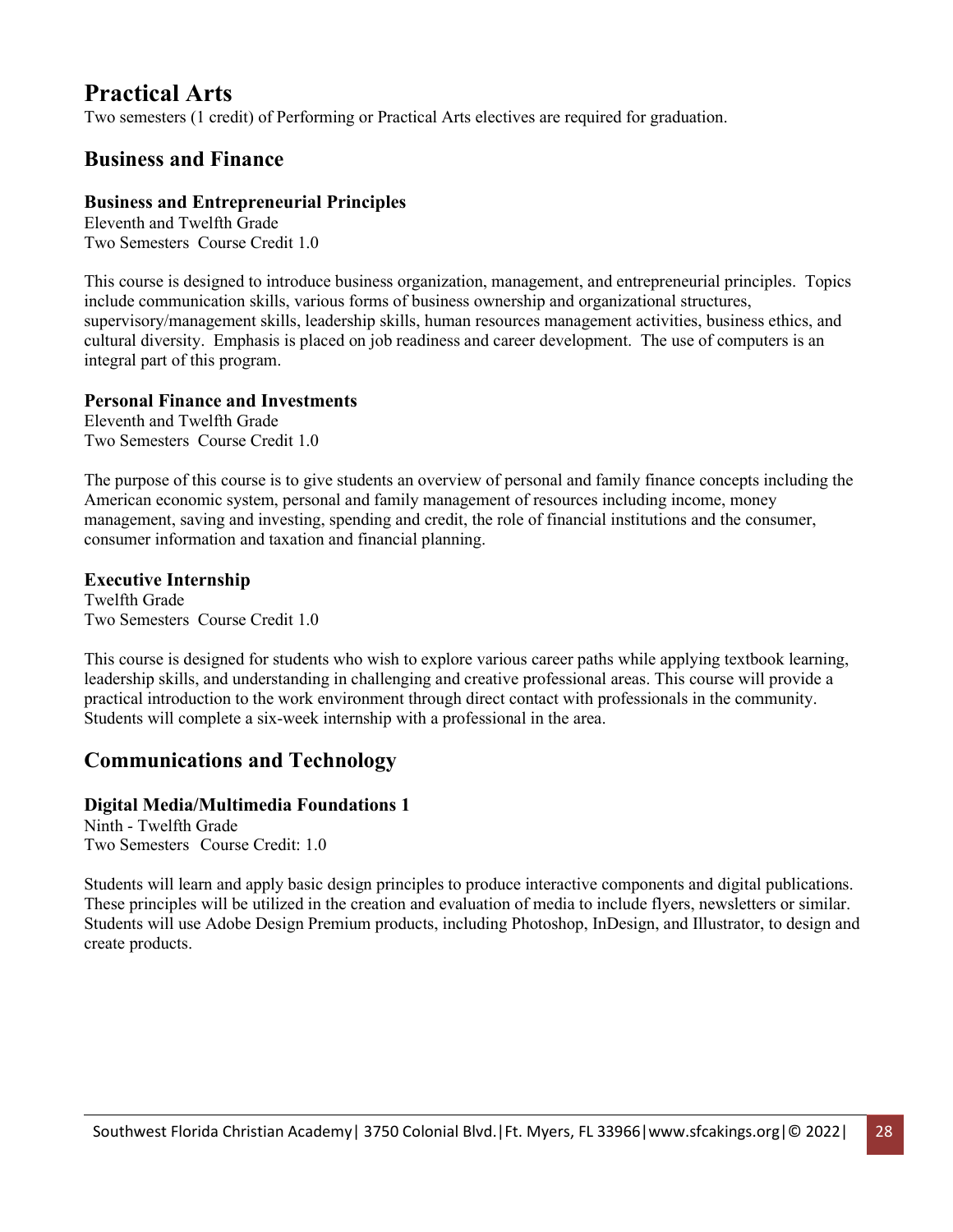# **Digital Media/Multimedia Foundations 1I**

Tenth - Twelfth Grade Two Semesters Course Credit: 1.0 Prerequisite: Digital Media/Multimedia Foundations I

This course provides instruction in advanced design principles to produce interactive components and digital publications. These principles will be utilized in the creation and evaluation of media to include flyers, magazines, business and school promotions.

#### **Journalism**

Ninth-Twelfth Grade Two Semesters Course Credit 1.0

The purpose of this course is to enable students to develop fundamental skills in the production of journalism across print, multimedia, web, and broadcast/radio platforms and to develop knowledge of journalism history, ethics use, and management techniques related to the production of journalistic media.

#### **Yearbook/Photography**

Ninth - Twelfth Grade Two Semesters Course Credit 1.0 Pre-requisite: Digital Media

Yearbook class introduces and challenges the student to understand proper photography, design and writing techniques. Students will work with other student yearbook staff members to produce (online) the SFCA allschool yearbook.

### **AP Computer Science Principles**

Tenth - Twelfth Grade Two Semesters Course Credit 1.0 Pre-requisite: Algebra I

The AP Computer Science Principles course is designed to be equivalent to a first semester introductory college computing course. In this course, students will develop computational thinking skills vital for success across all disciplines, such as using computational tools to analyze and study data and working with large data sets to analyze, visualize, and draw conclusions from trends. The course is unique in its focus on fostering student creativity. Students are encouraged to apply creative processes when developing computational artifacts and to think creatively while using computer software and other technology to explore questions that interest them. They will also develop effective communication and collaboration skills, working individually and collaboratively to solve problems, and discussing and writing about the importance of these problems and the impacts to their community, society, and the world.